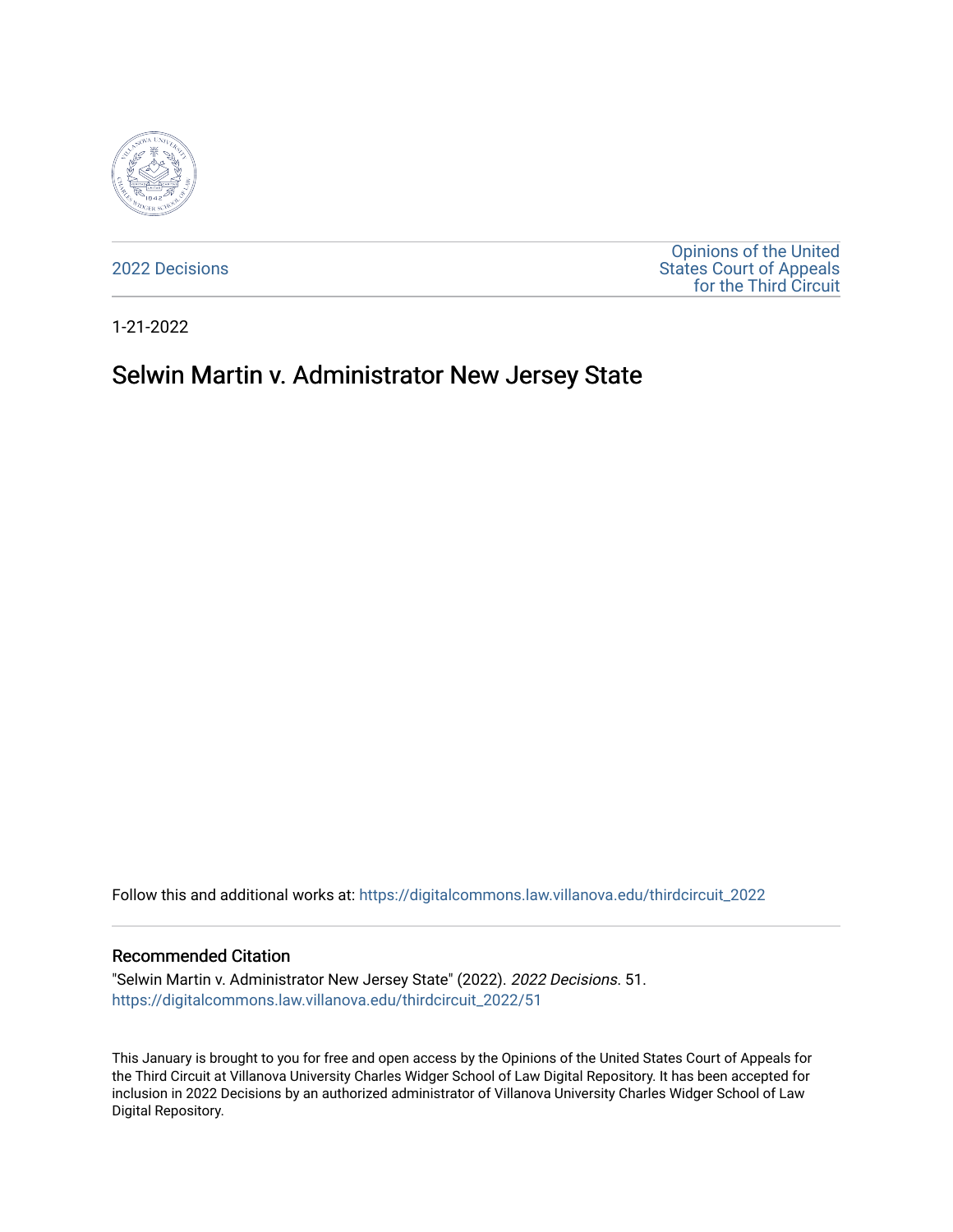#### **PRECEDENTIAL**

UNITED STATES COURT OF APPEALS FOR THE THIRD CIRCUIT

\_\_\_\_\_\_\_\_\_\_\_

No. 17-1918 \_\_\_\_\_\_\_\_\_\_\_

SELWIN MARTIN, Appellant

v.

ADMINISTRATOR NEW JERSEY STATE PRISON; ATTORNEY GENERAL NEW JERSEY

\_\_\_\_\_\_\_\_\_\_\_\_\_\_\_\_\_\_\_\_\_\_\_\_\_\_\_\_\_\_\_\_\_

On Appeal from the United States District Court for the District of New Jersey (D.C. No. 1-15-cv-07158) District Judge: Honorable Jerome B. Simandle

Argued November 18, 2020

\_\_\_\_\_\_\_\_\_\_\_\_\_\_\_\_\_\_\_\_\_\_\_\_\_\_\_\_\_\_\_\_\_

Before: JORDAN, KRAUSE, and RESTREPO, *Circuit Judges*

(Opinion Filed: January 21, 2022)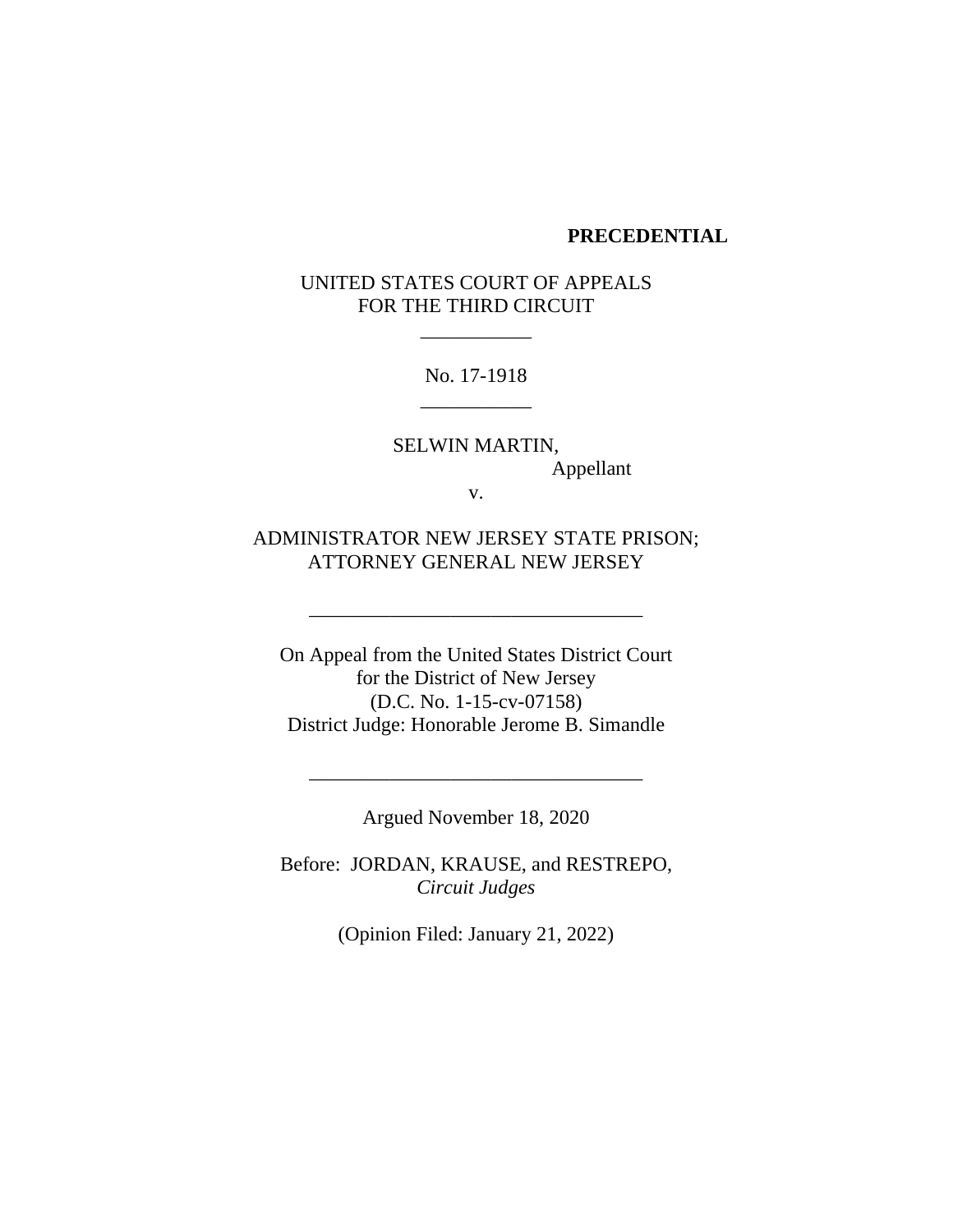Benjamin R. Barnett Micah Brown **[ARGUED]** Dechert LLP Cira Centre 2929 Arch Street Philadelphia, PA 19104 *Counsel for Appellant*

Maura M. Sullivan **[ARGUED]** Camden County Office of Prosecutor 200 Federal Street Camden, NJ 08103 *Counsel for the Appellees*

# OPINION OF THE COURT \_\_\_\_\_\_\_\_\_\_\_

\_\_\_\_\_\_\_\_\_\_\_

RESTREPO, *Circuit Judge*.

The Antiterrorism and Effective Death Penalty Act of 1996 ("AEDPA") imposes a one-year statute of limitations on state prisoners seeking federal habeas corpus relief. 28 U.S.C. § 2244(d)(1). The one-year clock begins to run, as relevant here, when a state prisoner exhausts all options on direct appeal thus rendering the state conviction "final." *Id.*  $\S$  2244(d)(1)(A). However, AEDPA also provides a tolling mechanism: under 28 U.S.C. § 2244(d)(2), the one-year clock pauses for "[t]he time during which a properly filed application for State post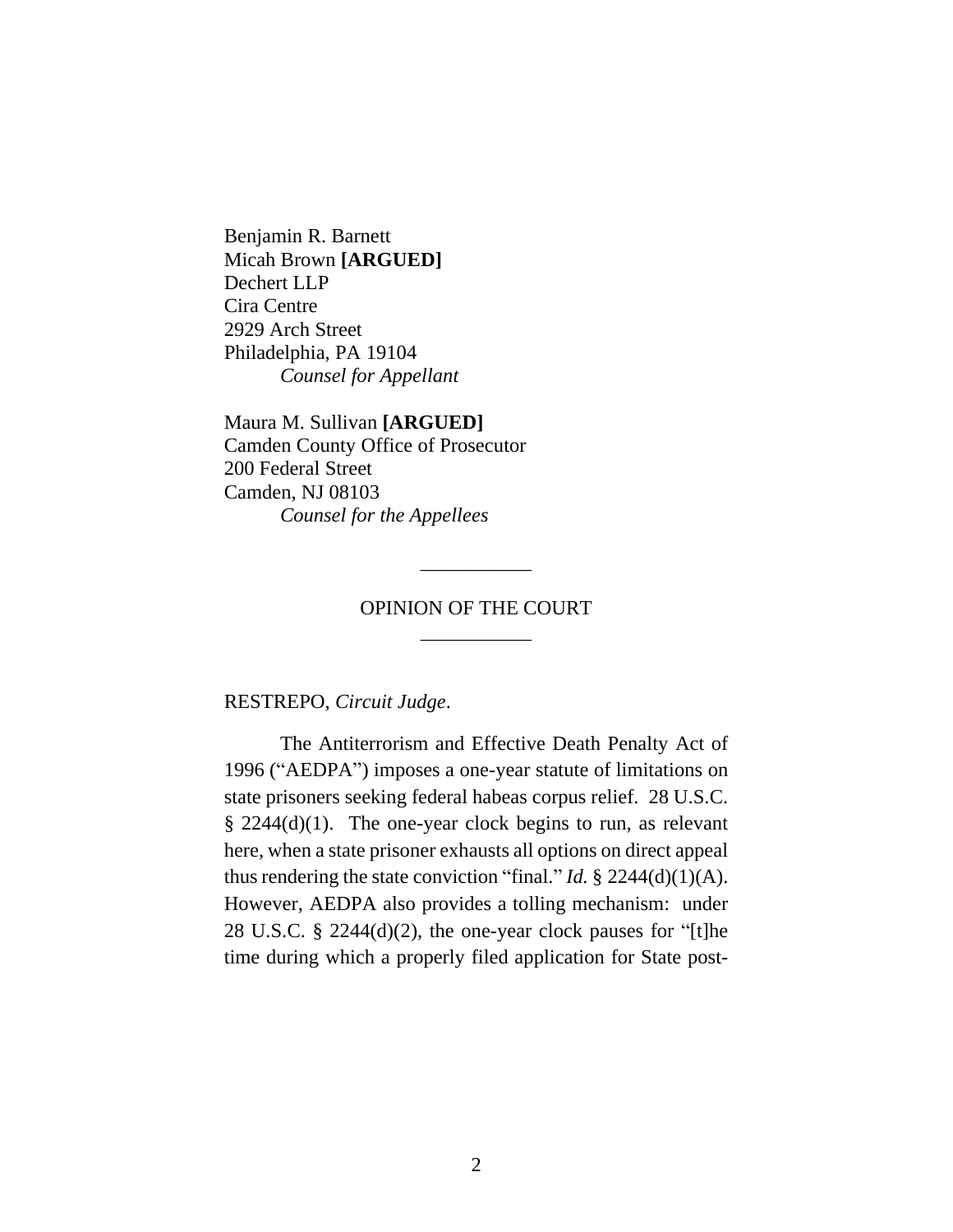conviction or other collateral review with respect to the pertinent judgment or claim is pending."

Appellant Selwin Martin's state conviction became "final" on April 10, 2002, triggering the limitations period. The clock ran for 193 consecutive days, until October 21, 2002, when Martin filed a petition for state post-conviction relief ("PCR"). The one-year clock was paused until June 14, 2004—the last day on which Martin could have appealed (but did not) the trial court's denial of his PCR petition—and expired 172 days later, on December 3, 2004. On June 12, 2015, almost eleven years following the lapse of the limitations period, Martin filed a petition seeking federal habeas relief.

Martin appeals the District Court's denial of his habeas petition as untimely. The crux of Martin's argument stems from his April 6, 2012 filing in state appellate court of a motion for leave to appeal "as within time" the trial court's denial of his PCR petition. Martin argues that the state appellate court's acceptance of his appeal "as within time" retroactively tolls the one-year limitations period (retroactive in the sense that the limitations period had expired more than seven years prior to the time Martin moved for leave to appeal "as within time" the trial court's PCR decision). In essence, Martin asks us to hold that a "properly filed" PCR petition is "pending" in accordance with  $\S 2244(d)(2)$  for the period between (1) the expiration of time under state law in which a state prisoner could have timely appealed (but did not) a trial court's denial of a PCR petition, and (2) a state prisoner's submission of a motion for leave to file a PCR appeal "as within time." We disagree. Section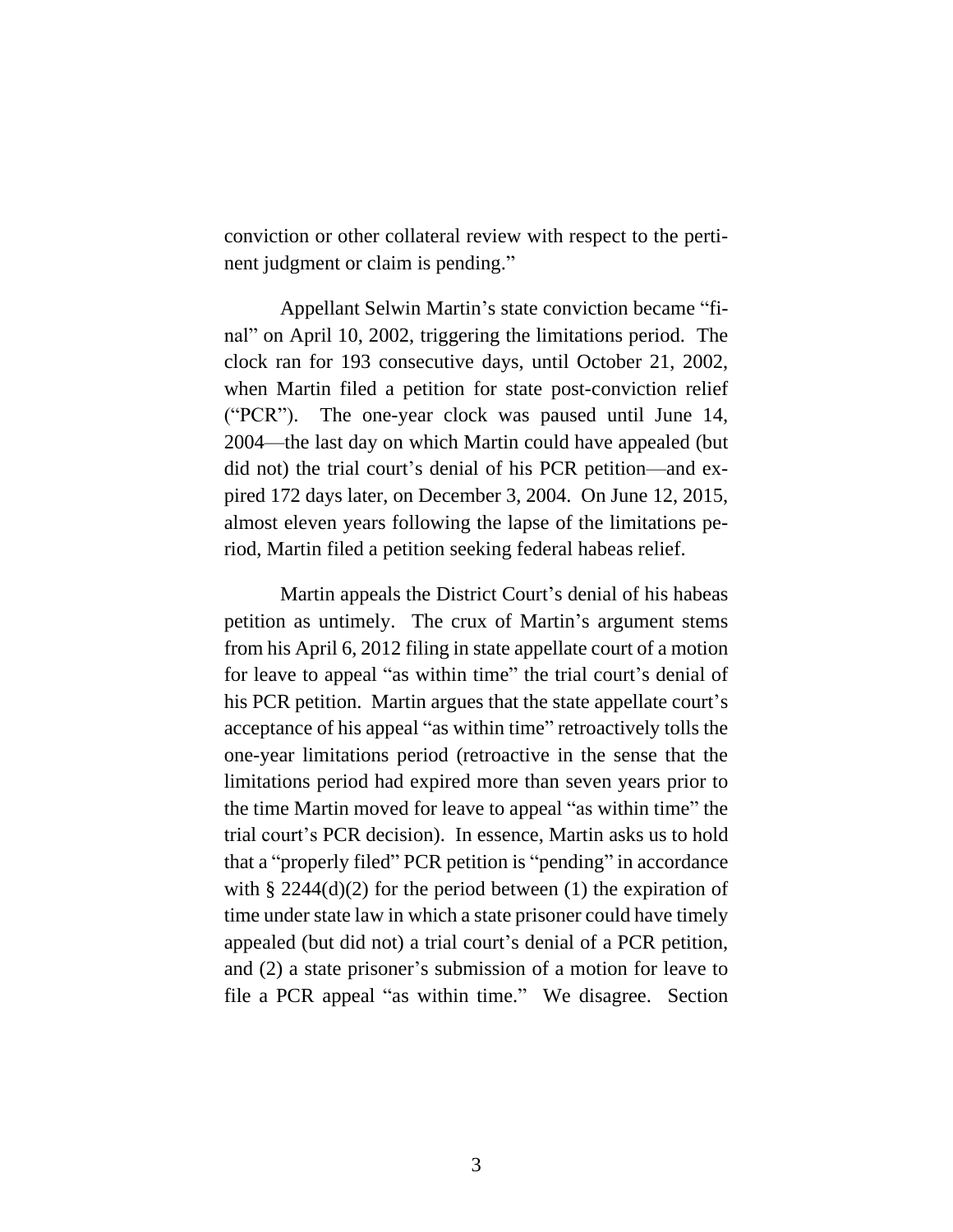2244(d)(2)'s tolling mechanism looks forward, not backward, and a state court's acceptance of an appeal "as within time" does not rewind AEDPA's one-year clock.

Because Martin is not entitled to statutory or equitable tolling of  $\S 2244(d)(1)$ 's limitations period, we hold that Martin's petition fails on the grounds of timeliness. For the reasons discussed below, we will affirm the District Court's dismissal of Martin's habeas petition.

# **I.**

## **A.**

In October 1999, following a jury trial in the Superior Court of New Jersey, Camden County, Martin was convicted of multiple crimes including murder, felony murder, and firstdegree kidnapping. Martin received a sentence of, *inter alia*, life imprisonment subject to thirty-five years of parole ineligibility, to run consecutively to an unrelated federal sentence. On September 21, 2001, the Superior Court of New Jersey, Appellate Division affirmed Martin's conviction, and the New Jersey Supreme Court denied Martin's petition for certification on January 10, 2002. The 90-day period in which Martin could have sought certiorari from the United States Supreme Court, but did not, expired on April 10, 2002.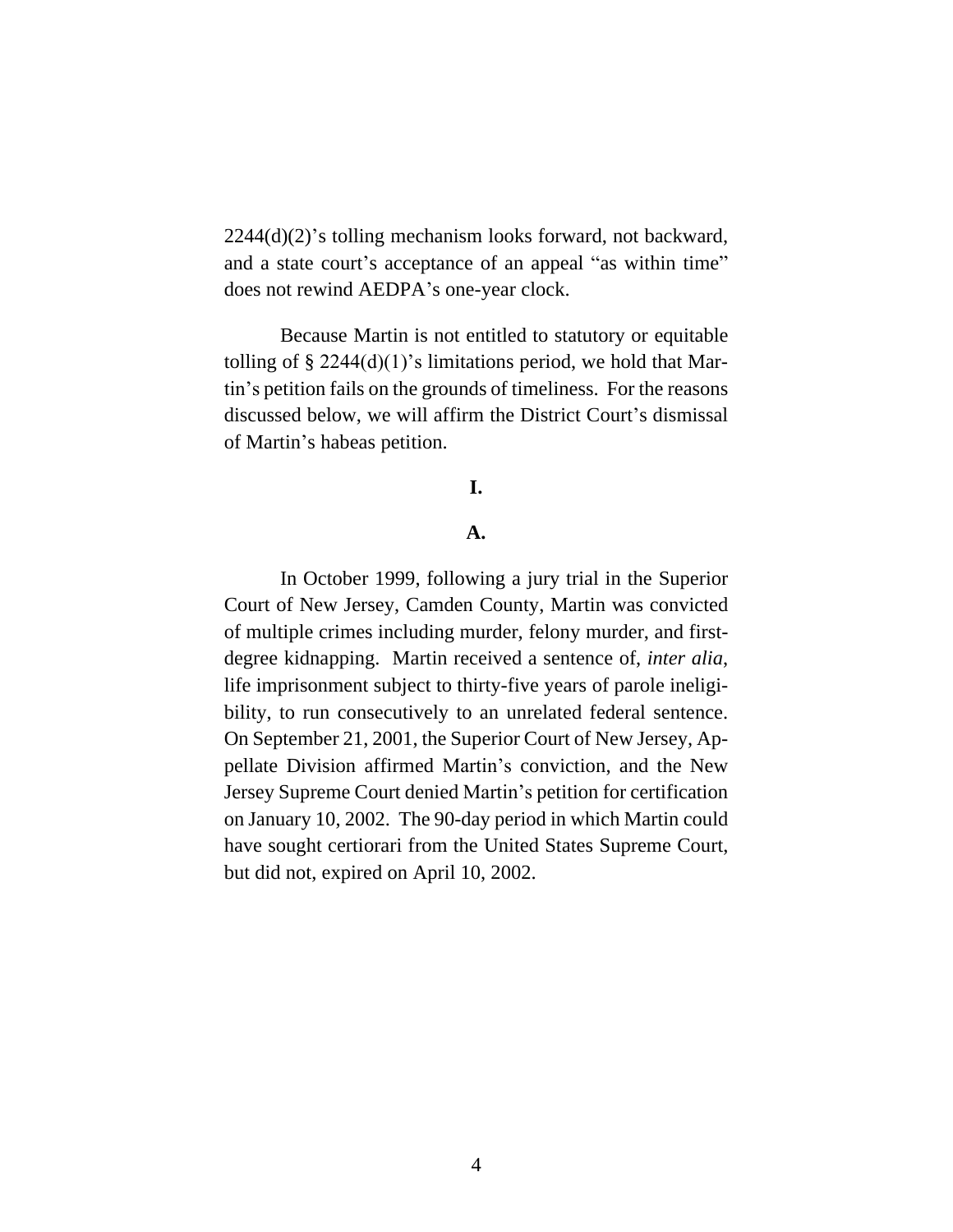On October 21, 2002, Martin filed a timely petition for post-conviction relief. The trial court denied Martin's PCR petition on April 30, 2004. Pursuant to N.J. Ct. R. 2:4-1(a), Martin had 45 days—*i.e.*, until June 14, 2004—to appeal the trial court's denial of his PCR petition. That 45-day period lapsed without Martin filing an appeal.

Nearly eight years later, on April 6, 2012, Martin filed a *pro se* motion to appeal "as within time" the trial court's April 30, 2004 denial of his PCR petition. J.A. 83. The Appellate Division granted Martin's request on June 27, 2012, without providing the grounds upon which it based that decision. On December 18, 2014, the Appellate Division affirmed the trial court's denial of Martin's PCR petition, and the New Jersey Supreme Court denied Martin's petition for certification on April 30, 2015.

# **C.**

On June 12, 2015, Martin filed a petition for writ of habeas corpus pursuant to § 2254 in the District of New Jersey. The District Court ordered Martin to show cause as to why his petition should not be dismissed on timeliness grounds.

In response, Martin—still acting *pro se*—filed a declaration, dated December 4, 2015, in which he denied responsibility for the nearly eight-year delay in appealing the trial court's denial of his PCR petition. J.A. 81-84. According to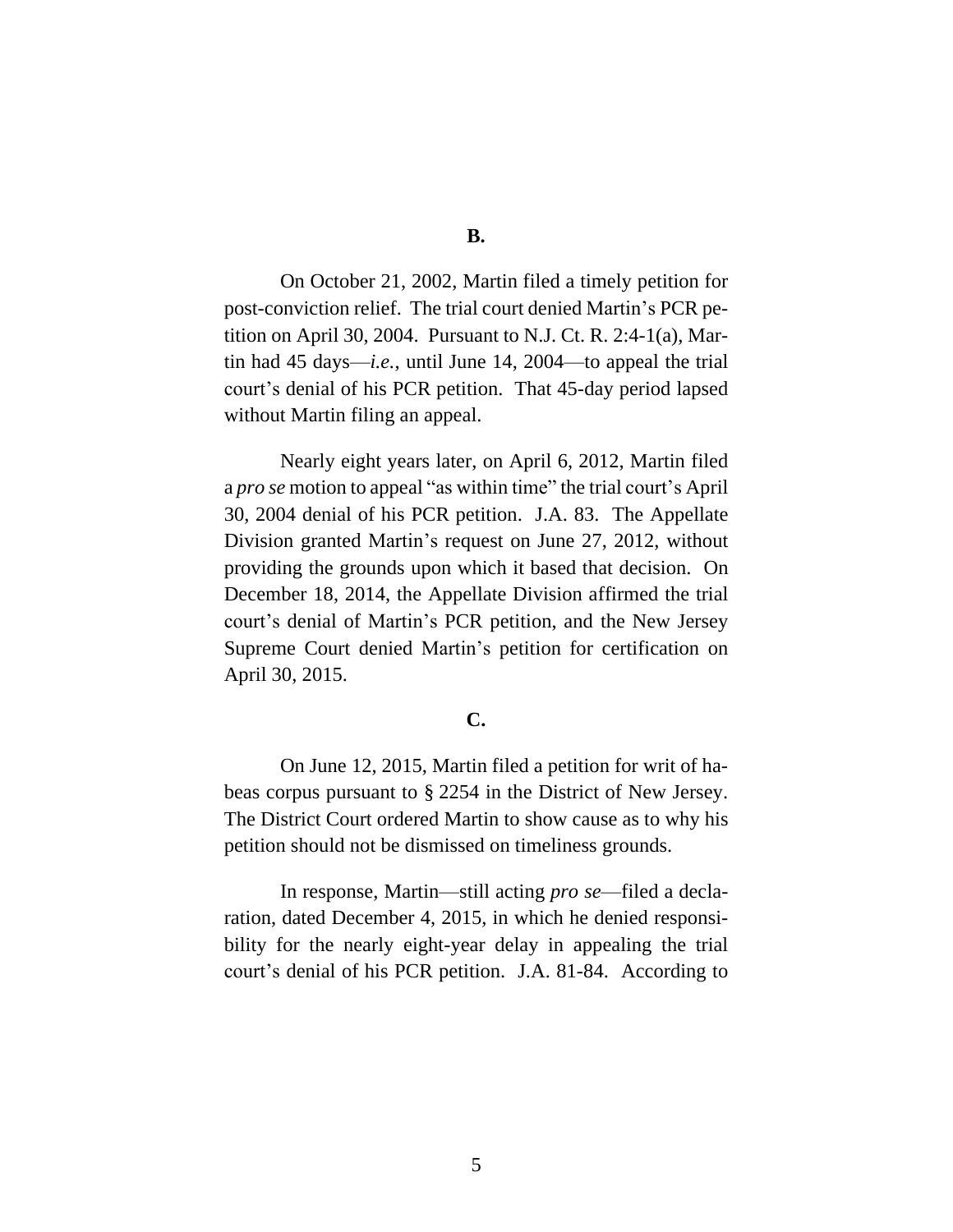Martin, his counsel at the time of the trial court's denial of the PCR petition assured him immediately following the court's decision that an appeal would be filed. Beginning in January 2005, Martin claims that he attempted multiple times to ascertain the status of his PCR appeal, to include contacting histhencounsel and the Office of the Public Defender. 1 *See* J.A. 190

"In preparing to respond to Martin's appeal in this Court, the State came across letters attached to Martin's April 6, 2012 state court motion to file as within time and related filings." Appellee's Br. 6 n.5. In addition to the letters, the State acknowledged that the entirety of Martin's April 6, 2012 filing, except for his notice of appeal, *see* J.A. 126, was not included in the District Court's record. The parties included the missing documents in their joint appendix. *See* J.A. 185- 212. These documents provide additional facts pertaining to

<sup>&</sup>lt;sup>1</sup> In his declaration, Martin refers to "attached letters" as evidence of the frequency with which he wrote his then-counsel inquiring as to the status of his appeal. J.A. 83. However, no letters were attached to his declaration, nor to any filing in support of his habeas petition. The District Court acknowledged this discrepancy and assumed, for the purposes of deciding the State's motion to dismiss, that Martin's "description of the letters" was "accurate." J.A. 10 n.4. Relatedly, it concluded that no evidentiary hearing was necessary because "after even accepting the alleged contents of the letters as true, [Martin] did not act with reasonable diligence." J.A. 10 n.4.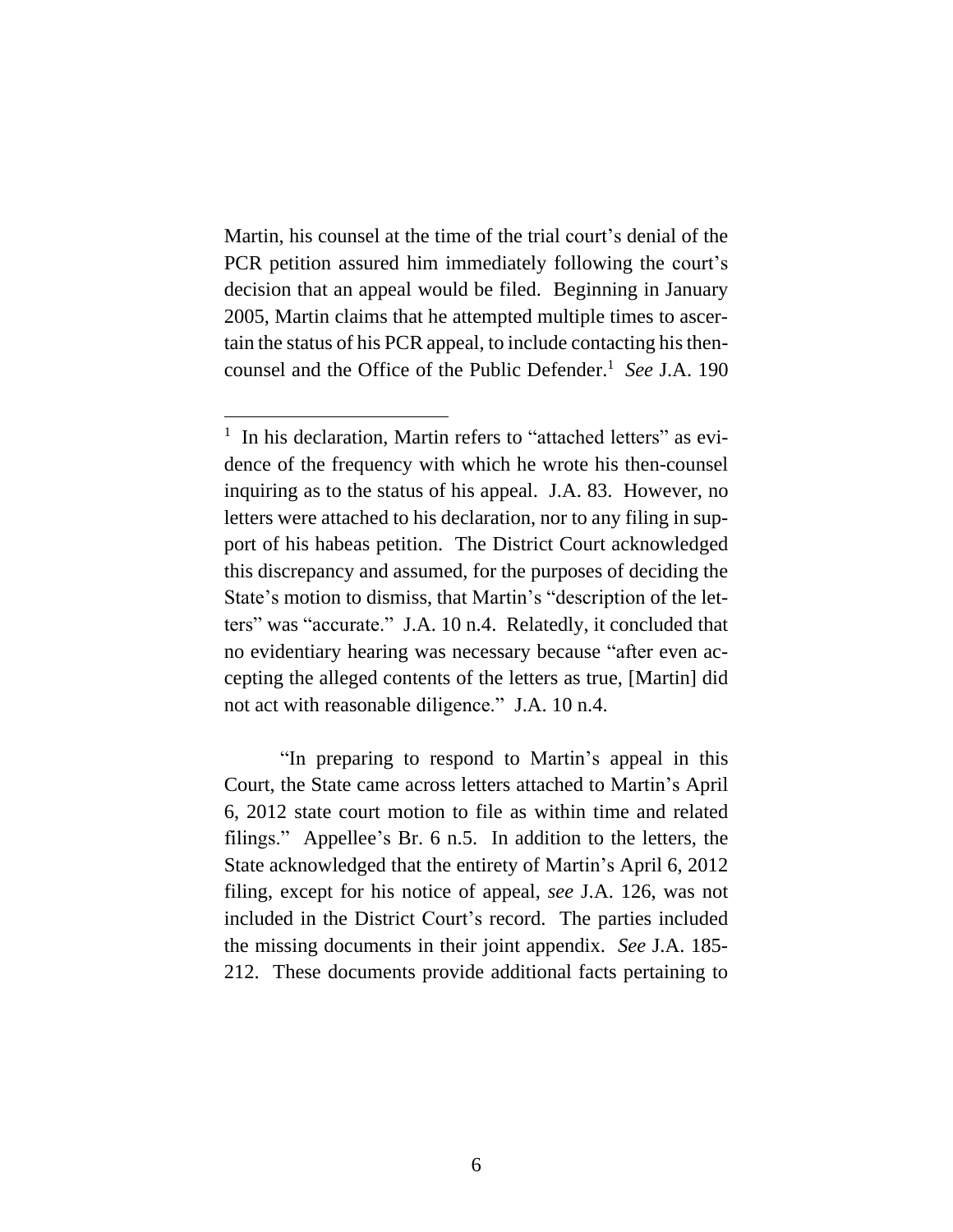the delay that were not included in Martin's December 2015 declaration; for example, Martin alleges that he wrote a letter, dated March 8, 2012, to the trial court judge requesting a copy of the order denying his PCR petition. *See* J.A. 190, 196. Additionally, his April 6, 2012 filing does not reference his seeking of assistance from a prison paralegal in December 2011. *See* J.A. 189-96. Martin does not challenge the District Court's determination that an evidentiary hearing was unwarranted, nor does he otherwise argue for remand based on the letters not being in the District Court's record. And neither party filed a motion for leave to supplement the record on appeal, nor do they ask that we take judicial notice of the missing filings.

Although "[t]his Court has said on numerous occasions that it cannot consider material on appeal that is outside of the district court record," we may allow for an expansion of the record under certain circumstances. *In re Cap. Cities/ABC, Inc.'s Application for Access to Sealed Transcripts*, 913 F.2d 89, 96-97 (3d Cir. 1990); *see also* 2 Randy Hertz & James S. Liebman, Federal Habeas Corpus Practice & Procedure § 37.1 (7th ed.). However, we need not decide whether such an exception exists here, as we take judicial notice of the entirety of the state court record. *See U.S. ex rel. Geisler v. Walters*, 510 F.2d 887, 890 n.4 (3d Cir. 1975) (taking judicial notice of briefs and petitions filed in state court that had been missing at the time of the district court's decision so that the Court may review "a full and proper record," as the district court "could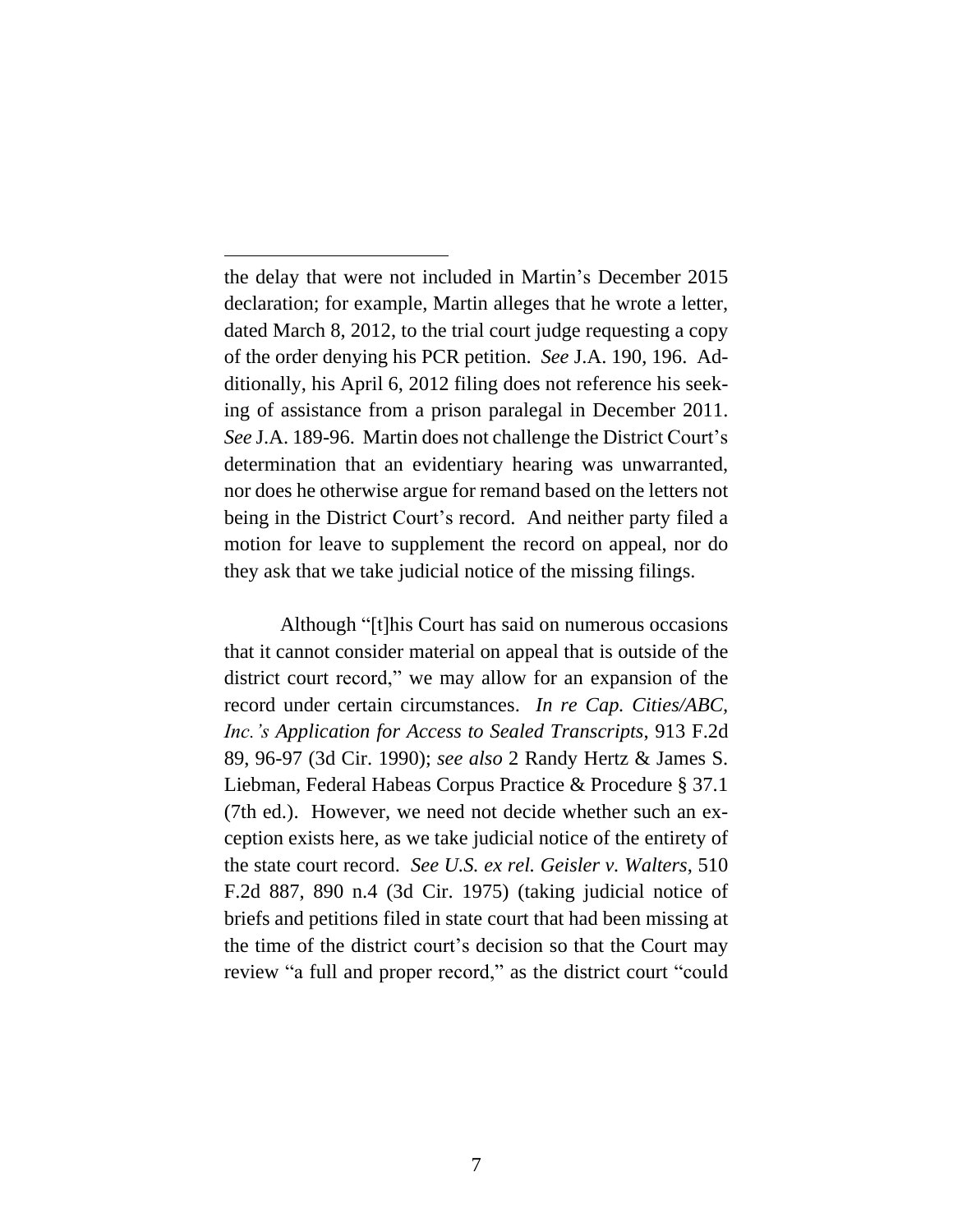(Martin alleging that "all [his] efforts" to contact his thencounsel as to the status of his appeal were "fruitless," despite his then-counsel having made him a "solemn promise" "[a]t the conclusion of [his] hearing" to file an appeal).Martin alleges that he made "[n]umerous . . . unanswered" calls to this then-counsel and wrote him "every six months" inquiring as to his appeal. J.A. 83. According to Martin, it was not until December 2011 (following his transfer from a federal facility in Virginia, where he had been serving an unrelated federal sentence, to a state prison in New Jersey) that he was made aware there was no pending PCR appeal. Explaining that he had no legal training, was without "personal letters, law books[,] and several legal files" that had gone missing during his transfer to New Jersey, and otherwise "didn't know what to do," Martin

have done" if the documents had been found sooner); *see also Swanger v. Zimmerman*, 750 F.2d 291, 297 (3d Cir. 1984) (taking judicial notice of state court documents that were provided to the Court on appeal).

This is not to say that we view the letters filed by Martin on April 6, 2012 as those that he intended to attach to his December 4, 2015 declaration—that inference is unsupported at best. As relevant to our review of the District Court's denial of Martin's petition on the grounds of timeliness, those letters remain missing. We also see no reason to deviate from the District Court's determination that an evidentiary hearing was unwarranted. *See Robinson v. Johnson*, 313 F.3d 128, 143 (3d Cir. 2002).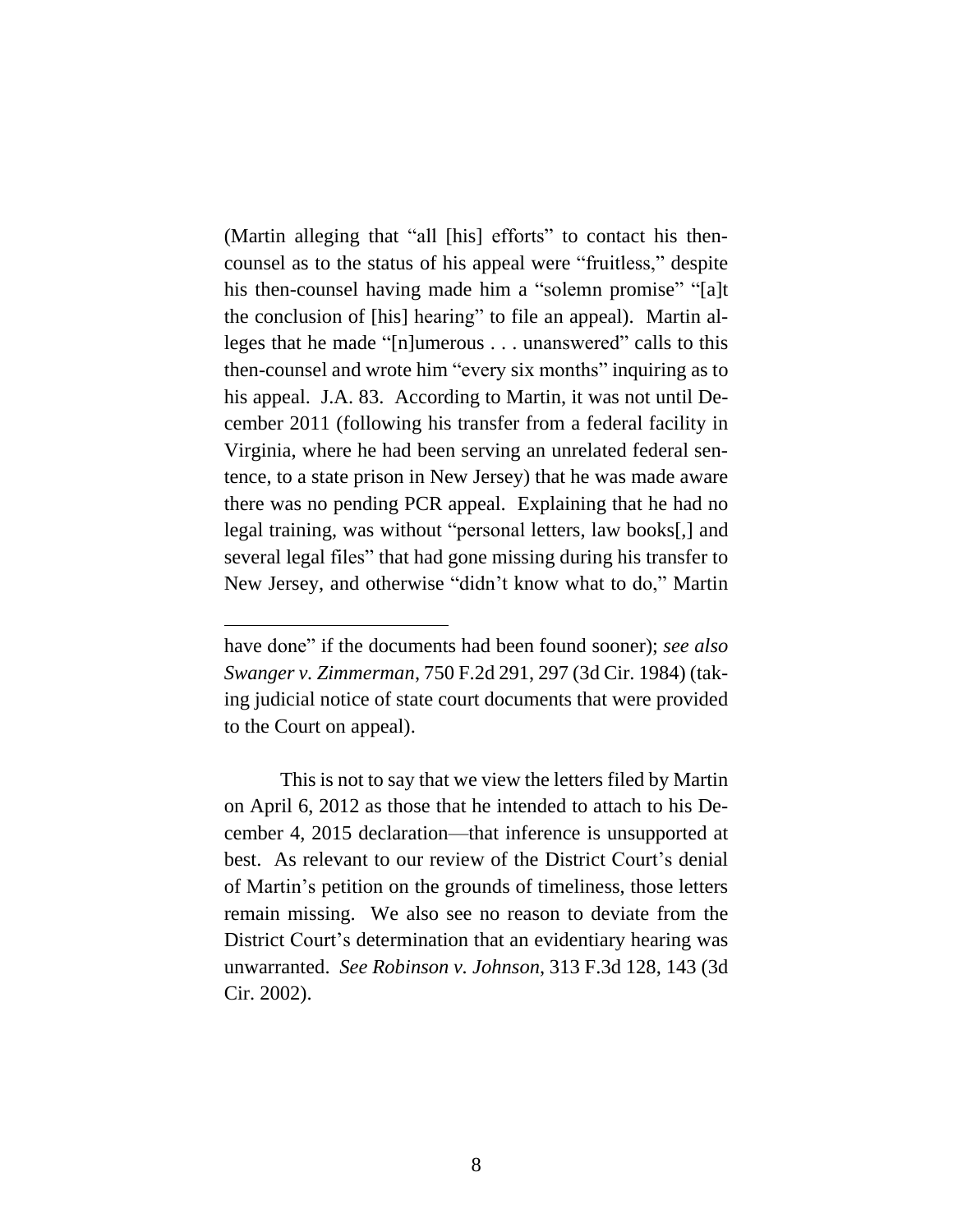sought the assistance of a prison paralegal in filing a notice of appeal and a motion for leave to file "as within time"—both of which form the basis of his April 6, 2012 submission to the Appellate Division. J.A. 83.

Following Martin's response to the order to show cause, the State moved to dismiss the petition as untimely. Martin did not file a response. And on March 15, 2017, the District Court dismissed the petition with prejudice. In a sound and thoughtful opinion, the District Court concluded that Martin, although eligible for a period of statutory tolling, failed to adhere to § 2244(d)(1)'s one-year statute of limitations. The District Court reasoned that the one-year clock was tolled for certain periods during the pendency of his PCR petition, but the clock restarted—and never stopped—following the expiration of the 45-day period in which Martin could have, but did not, file an appeal of the trial court's denial of the PCR petition. Thus, according to the District Court, the one-year statute of limitations expired in December 2004. As to equitable tolling, the District Court found that Martin failed to demonstrate that he undertook reasonable diligence in pursuing an appeal of the trial court's denial of his PCR petition. Martin timely appeals.<sup>2</sup>

<sup>&</sup>lt;sup>2</sup> The District Court declined to issue Martin a certificate of appealability. We granted him a certificate of appealability on the issue of "whether the District Court properly dismissed his petition as untimely," to include "whether and to what extent the state court's decision to permit the filing of the appeal 'as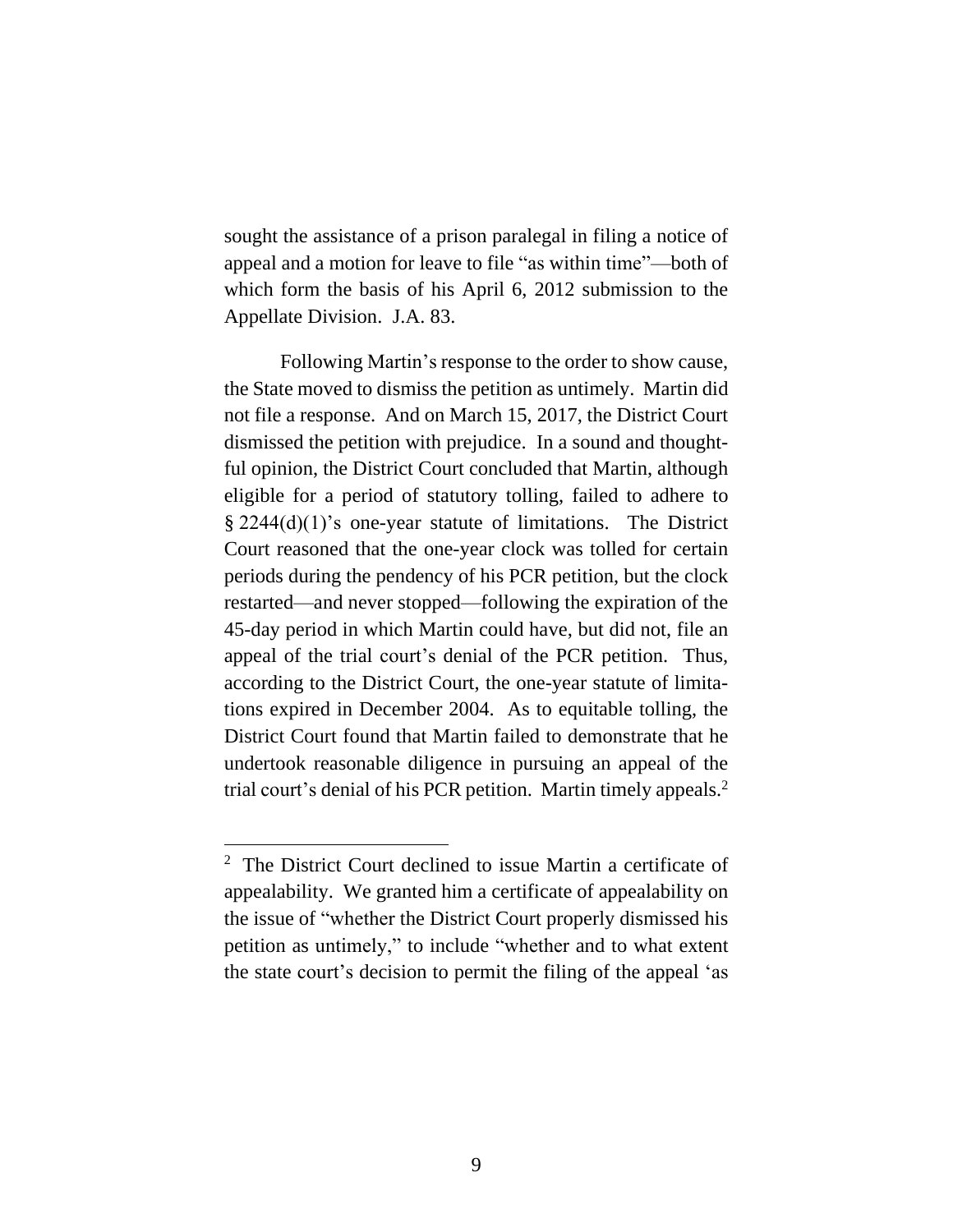**II.**

The District Court had jurisdiction under 28 U.S.C. § 2254(a). We exercise jurisdiction pursuant to 28 U.S.C. §§ 1291 and 2253. We review *de novo* a district court's dismissal of a state prisoner's habeas petition on statute of limitations grounds. *See Merritt v. Blaine*, 326 F.3d 157, 161 (3d Cir. 2003). Where, as here, the district court did not hold an evidentiary hearing, our review of the district court's refusal to equitably toll § 2244(d)(1)'s limitations period is likewise *de novo*. *See LaCava v. Kyler*, 398 F.3d 271, 275-76 (3d Cir. 2005).

## **III.**

Martin, as a state prisoner, is subject to a one-year limitations period for seeking federal habeas relief. *See* 28 U.S.C. § 2244(d)(1) ("A 1-year period of limitation shall apply to an application for a writ of habeas corpus by a person in custody

within time' distinguishes this case from others addressing requests to appeal out of time." J.A. 16-17 (citations omitted).

We also appointed *pro bono* counsel for Martin pursuant to 28 U.S.C. § 1915(e)(1). We recognize Benjamin R. Barnett, Esq. and Micah Brown, Esq. of Dechert LLP—appointed counsel—for their commitment to *pro bono* service as well as their dedicated and high-quality representation of Martin in this appeal.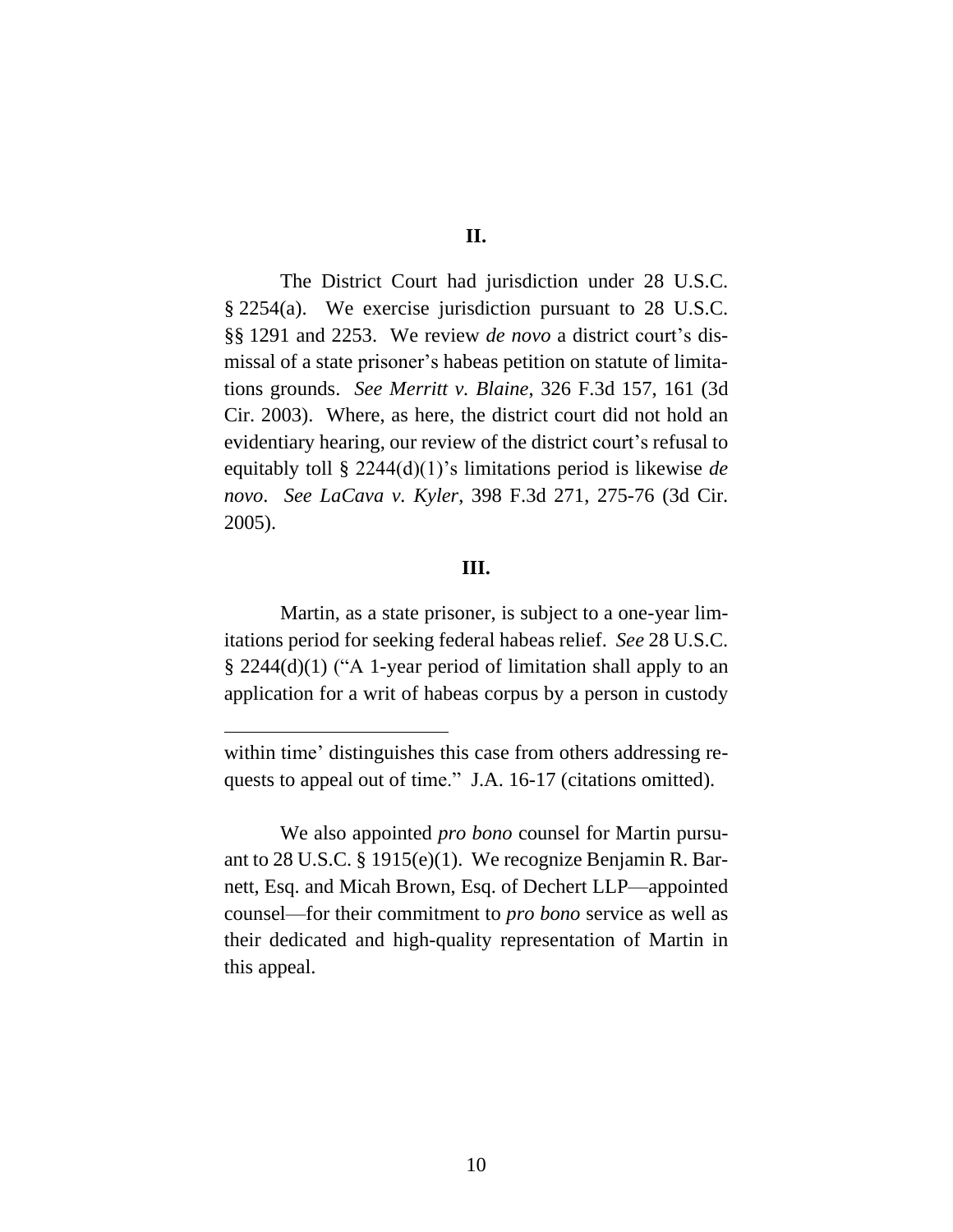pursuant to the judgment of a State court."). Martin's one-year clock began running on April 10, 2002, the date on which his judgment became "final."<sup>3</sup> See id. § 2244(d)(1)(A) ("The limitation period shall run from the latest of . . . the date on which the judgment became final by the conclusion of direct review or the expiration of the time for seeking such review[.]"). Therefore, Martin's habeas petition was due no later than April 9, 2003. Yet he did not seek habeas relief until June 12, 2015, over twelve years later. Absent tolling of the one-year limitations period, Martin's petition was untimely.

We must determine whether the District Court erred in finding that neither statutory nor equitable tolling saves Martin's petition from dismissal. First, we ask: does Martin's entitlement to tolling pursuant to  $\S$  2244(d)(2) remedy the untimeliness of his petition? Answering in the negative, we next ask: did Martin act with the requisite due diligence to entitle him to equitable tolling? Again, answering in the negative, we hold that the District Court did not err in finding that neither statutory nor equitable tolling applies to save Martin's otherwise untimely habeas petition. Based on the following analysis, we will affirm the District Court's order granting the State's motion to dismiss Martin's petition on the grounds of timeliness.

<sup>&</sup>lt;sup>3</sup> The parties do not dispute that  $\S 2244(d)(1)(A)$  governs the start of Martin's limitations period, and we see no reason to suggest that an alternative start date should apply. *See* 28 U.S.C. §§ 2244(d)(1)(B)-(D).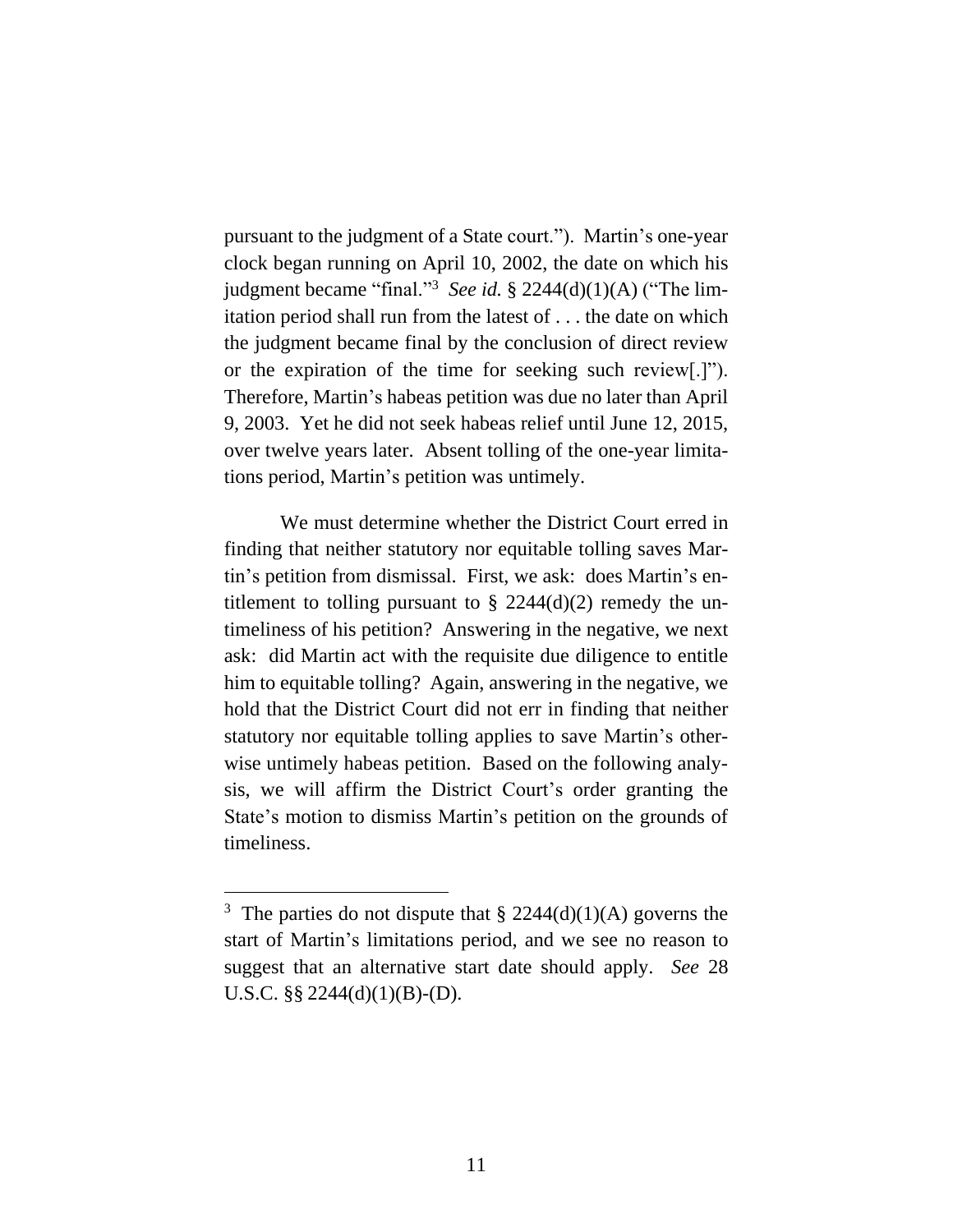**A.**

We first look to the extent to which Martin is eligible for statutory tolling. AEDPA's tolling mechanism provides that "[t]he time during which a *properly filed* application for State post-conviction or other collateral review with respect to the pertinent judgment or claim is *pending* shall not be counted toward any period of limitation under this subsection." 28 U.S.C. § 2244(d)(2) (emphasis added); *see Merritt*, 326 F.3d at 162 ("[T]o fall within the AEDPA tolling provision, the petition for state post-conviction review must have been both pending and 'properly filed.'") (citing *Fahy v. Horn*, 240 F.3d 239, 243 (3d Cir. 2001)). It is undisputed that Martin's petition was "properly filed." 4 Rather, at issue is whether Martin's PCR petition was "pending" such that it tolled the one-year limitations period and thereby saved his otherwise untimely habeas petition. A PCR petition is "pending" in accordance with  $\S 2244(d)(2)$  "as long as the ordinary state collateral review process is'in continuance'—*i.e.*, 'until the completion of' that process." *Carey v. Saffold*, 536 U.S. 214, 219-20 (2002). A PCR petition "by definition" remains "pending" "until the application has achieved final resolution through the State's post-conviction procedures." *Id.* at 220.

<sup>4</sup> The District Court likewise recognized that Martin's petition was "properly filed" within the meaning of § 2244(d)(2). *See* J.A. 76. Because we conclude that the petition was not "pending," we need not consider whether it was "properly filed."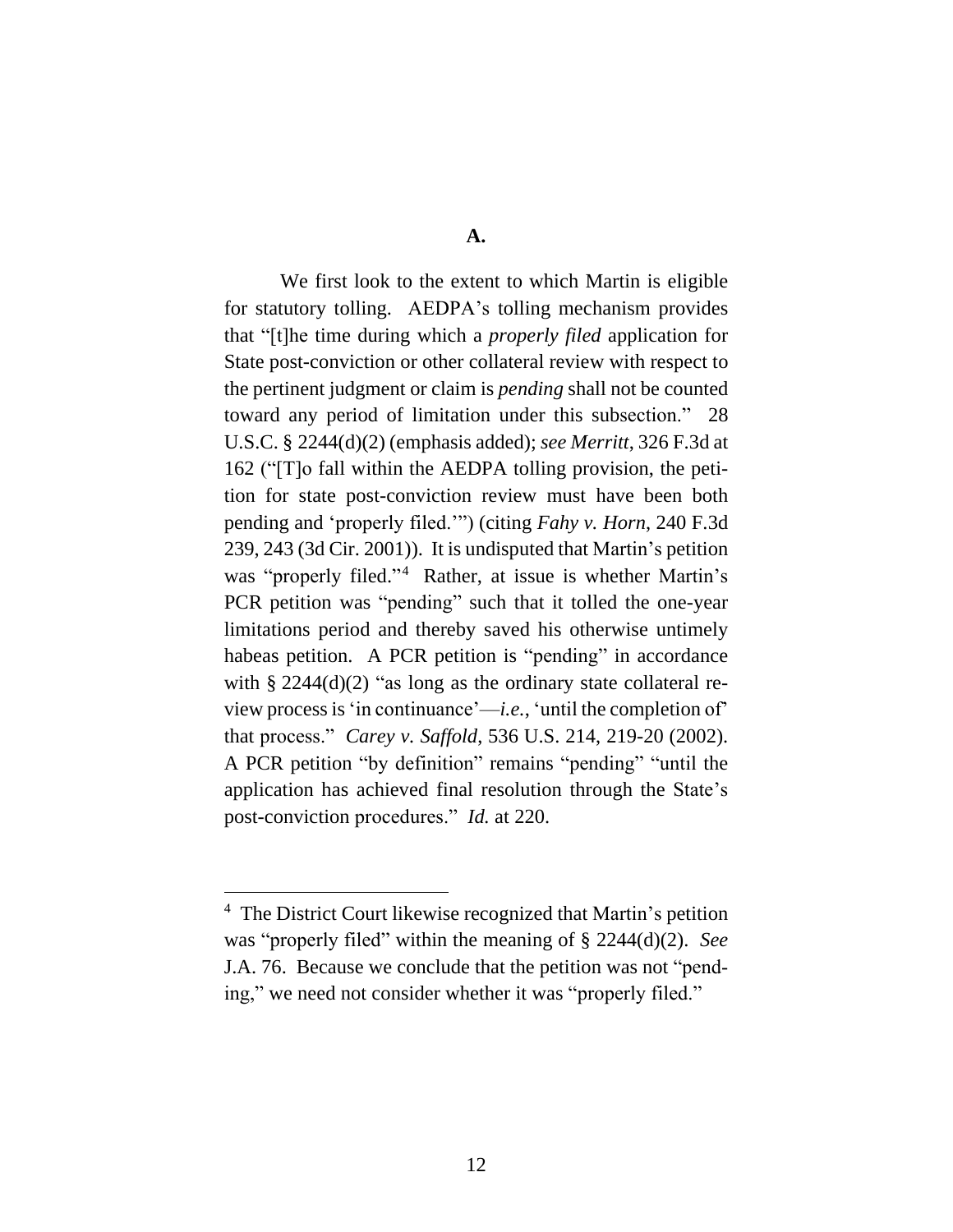Keeping this standard in mind, we must look to three distinct time periods to determine the extent to which Martin is entitled to statutory tolling: (1) October 21, 2002 to April 30, 2004; (2) April 30, 2004 to June 14, 2004; and (3) June 14, 2004 to April 6, 2012. As detailed below, we hold that Martin is undoubtedly entitled to some tolling of the limitations period pursuant to  $\S 2244(d)(2)$ ; however, the tolling that he is entitled to is insufficient to rectify the untimeliness of his petition.

#### **1.**

To begin, Martin's conviction became final pursuant to  $\S$  2244(d)(1)(A) on April 10, 2002, the last day that Martin could have sought certiorari from the United States Supreme Court. Martin's one-year clock began running on April 11, 2002 and did not pause until Martin filed his PCR petition on October 21, 2002—193 days later.<sup>5</sup> As of October 21, 2002, Martin had 172 days remaining on the clock.

<sup>&</sup>lt;sup>5</sup> To determine the number of days remaining on Martin's oneyear clock, we count beginning the first day following the date upon which the judgment became "final," *see* Fed. R. Civ. P.  $6(a)(1)$ , and treat his PCR petition as "pending" from the date of its filing, *see Windland v. Quarterman*, 578 F.3d 314, 315 (5th Cir. 2009) ("[A] state habeas petition is 'pending' for the purposes of tolling under  $\S$  2244(d)(2) on the day it is filed through (and including) the day it is decided."); *cf. United*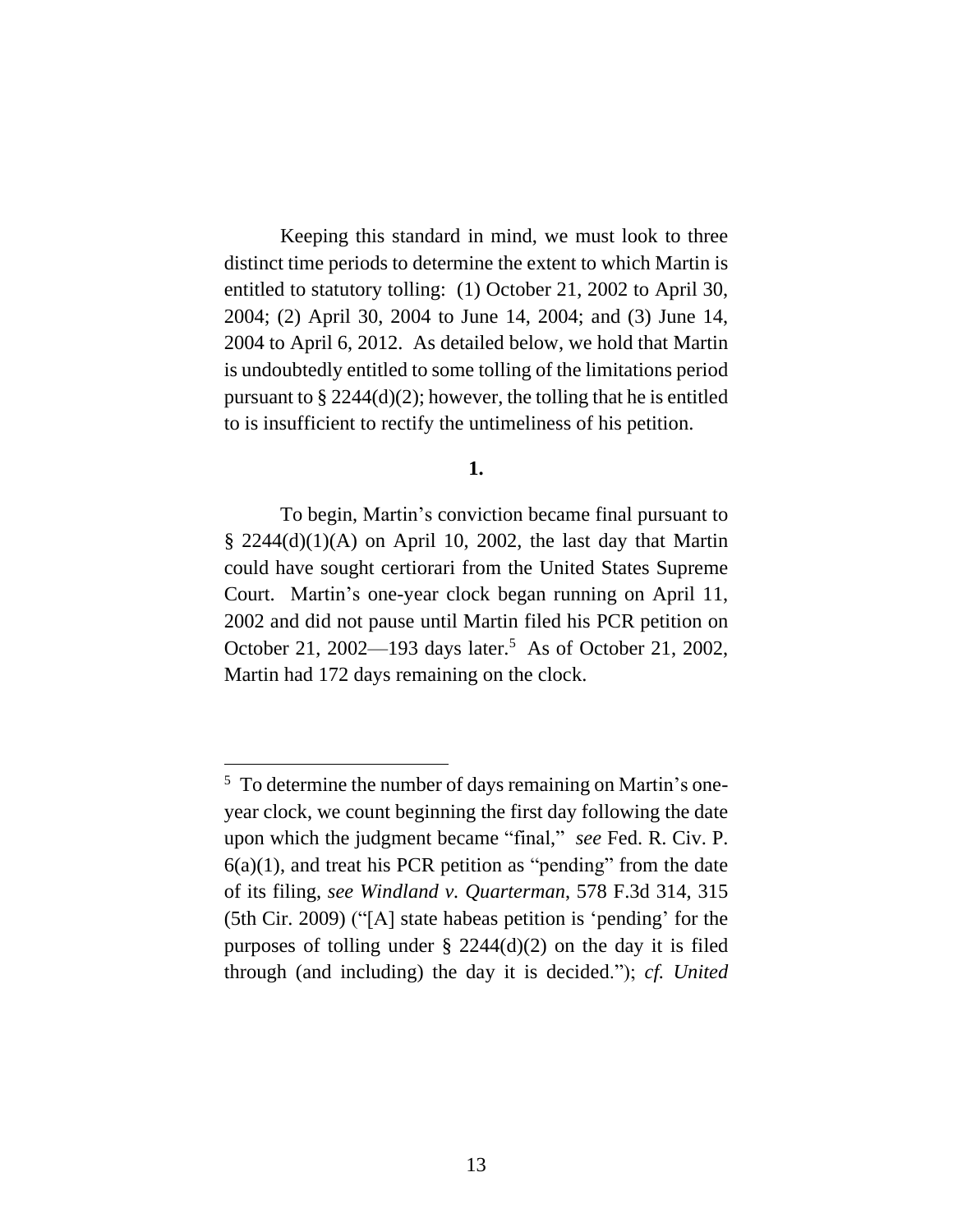Martin's PCR petition began "pending" pursuant to § 2244(d)(2) on October 21, 2002. *See Saffold*, 536 U.S. at 219-20 (stating that a petition is "pending" under  $\S 2244(d)(2)$ when it is "in continuance". The parties do not dispute that Martin's PCR petition continued to be "pending" through April 30, 2004, when the trial court denied his PCR petition.

#### **2.**

Under New Jersey law, Martin had 45 days after the denial of his PCR petition to file an appeal. *See* N.J. Ct. R. 2:4- 1(a). The parties do not dispute that Martin's PCR petition remained "pending" for 45 days following the trial court's decision on April 30, 2004, *i.e.*, until June 14, 2004. *See Swartz v. Meyers*, 204 F.3d 417, 421 (3d Cir. 2000) ("'[P]ending' includes the time for seeking discretionary review, whether or not discretionary review is sought.").

## **3.**

Martin urges us to hold that his PCR petition was "pending" for the approximately eight-year period between June 14, 2004 (the last day on which he could have appealed, but did not, the trial court's denial of his PCR petition) and April 6,

*States v. Willaman*, 437 F.3d 354, 359 (3d Cir. 2006) (explaining that the date of a motion's filing is excluded for the purposes of "calculating includable time" under the Speedy Trial Act) (quoting *United States v. Yunis*, 723 F.2d 795, 797 (11th Cir. 1984)).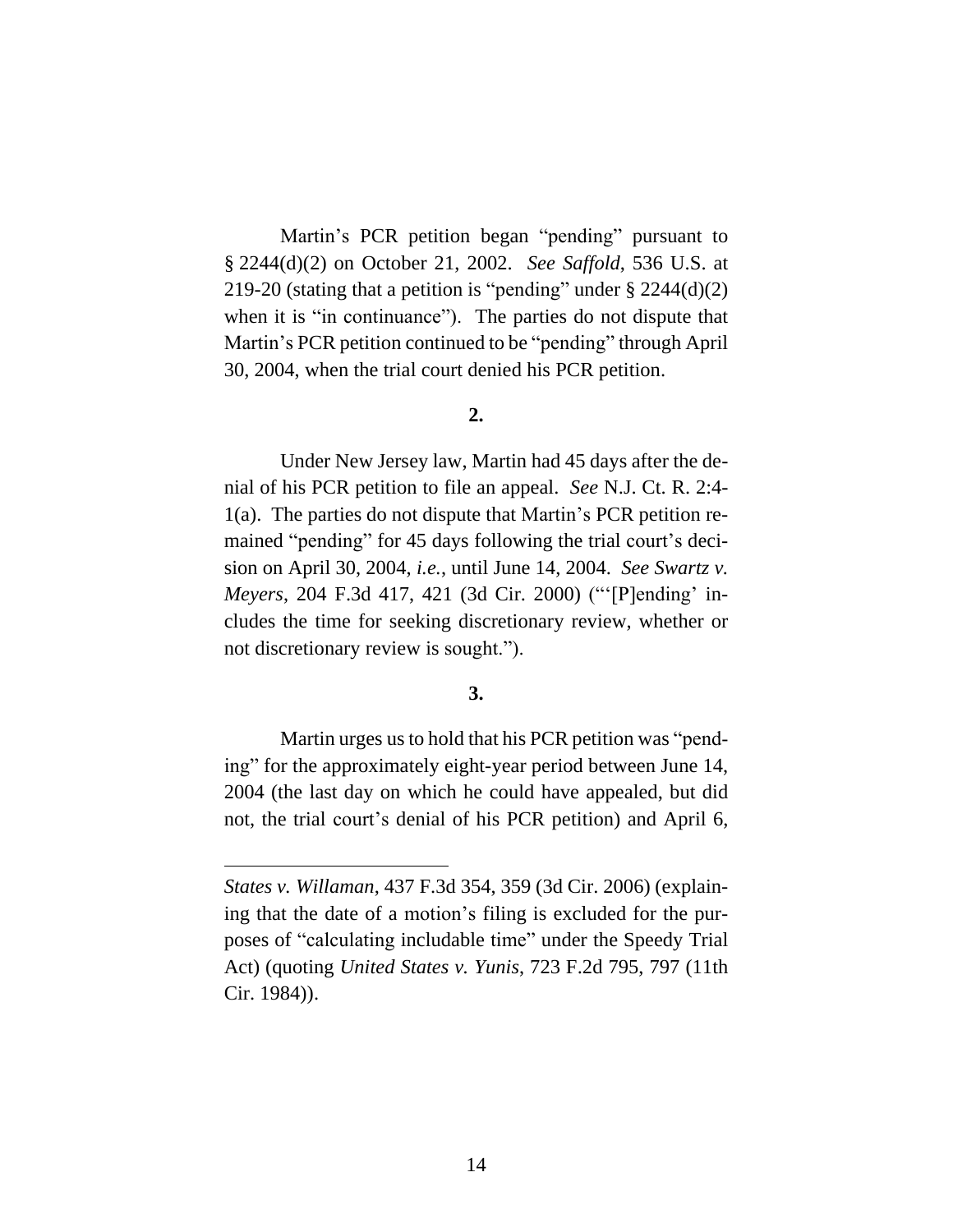2012 (the day on which Martin moved to file his PCR appeal "as within time"). But he misconstrues the meaning of "pending" under § 2244(d)(2).

In *Swartz*, we held that "the term 'pending' must include the time between a court's ruling and the *timely* filing of an appeal." 204 F.3d at 420, 424 (emphasis added)*.* Shortly thereafter, the Supreme Court agreed with this interpretation of "pending," confirming that "pending" includes the period between a lower state court's adverse finding and a petitioner's filing of a *timely* notice of appeal. *Saffold*, 536 U.S. at 217. In 2006, the Supreme Court, in *Evans v. Chavis*, once again considered the meaning of "pending" under  $\S$  2244(d)(2). 546 U.S. 189 (2006). In doing so, the *Evans* Court reaffirmed its holding in *Saffold* that the one-year clock tolls for the period "between (1) a lower court's adverse determination, and (2) the prisoner's filing of a notice of appeal, *provided that* the filing of the notice of appeal is *timely under state law*." *Id.* at 191 (second emphasis added).

Martin capitalizes on "timely" as used in *Swartz*, *Saffold*, and *Evans* to argue that a belatedly filed appeal that is ultimately accepted "as within time" satisfies  $\S$  2244(d)(2)'s "pending" requirement because it is "timely." According to Martin, "an appeal is properly pending so long as it was timely filed." Appellant's Br. 22. Consistent with AEDPA's principles of comity, finality, and federalism, Martin maintains that resolving whether a petition is "timely" for the purposes of the "pending" analysis "depends on the state courts' determination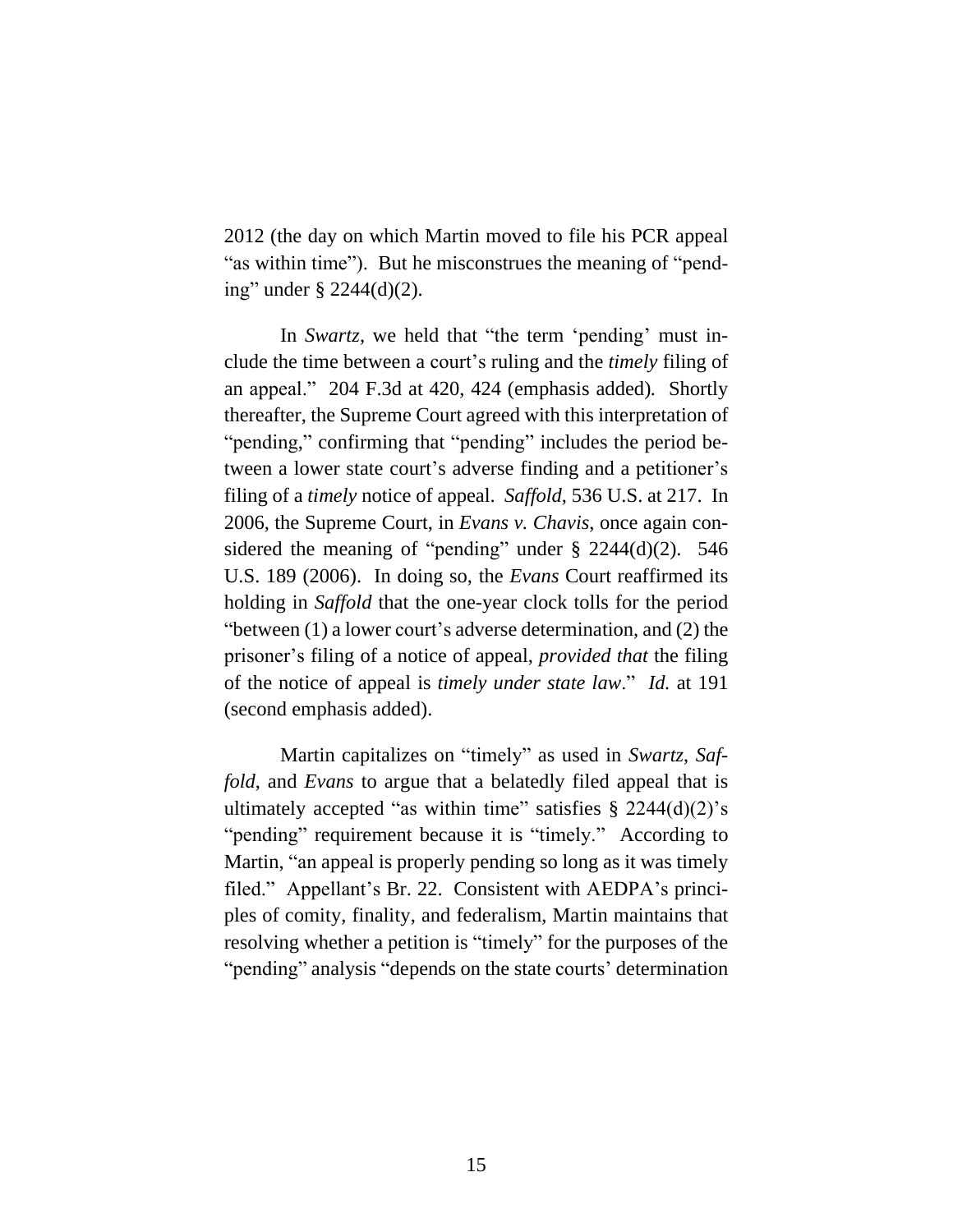of that issue." *Id.* at 30; Reply Br. 2-3 ("[W]hether a state appellate petition is timely and properly filed—and therefore 'pending' for AEDPA purposes—is a determination to be made by the courts of that state, and *not* by a later federal habeas court.") (citing *Saffold*, 536 U.S. at 226). So, he urges us to accept the Appellate Division's designation of Martin's petition "as within time" as a "conclusive[] determin[ation] that the appeal in question was timely filed" for the purposes of the "pending" analysis. Appellant's Br. 23, 30; *see also id.* at 16 (arguing that a state appellate court's acceptance of an appeal "as within time" is a "clear indication that [the] request for appellate review was timely") (quoting *Evans*, 546 U.S. at 198). And because his petition was "timely" filed, he argues that it was "pending" for the nearly eight years between the last day on which he could have appealed, but did not, the trial court's denial of his PCR petition and the day on which he moved to file his PCR appeal "as within time."

Martin's reasoning gives Frankenstein-like characteristics to  $\S 2244(d)(2)$ 's tolling mechanism that threatens to write § 2244(d)(1)'s limitations period out of AEDPA. At the outset, we agree with Martin that "timely" in the "pending" context, as used in *Swartz*, *Saffold*, and *Evans*, indeed refers to a state's determination of an appeal's timeliness. However, "timely" here is not synonymous with a state appellate court's acceptance of a belated appeal "as within time." Rather "timely" means an appeal filed in accordance with the state law delineating the period in which a petitioner may appeal following a lower court's adverse determination, before the appeal would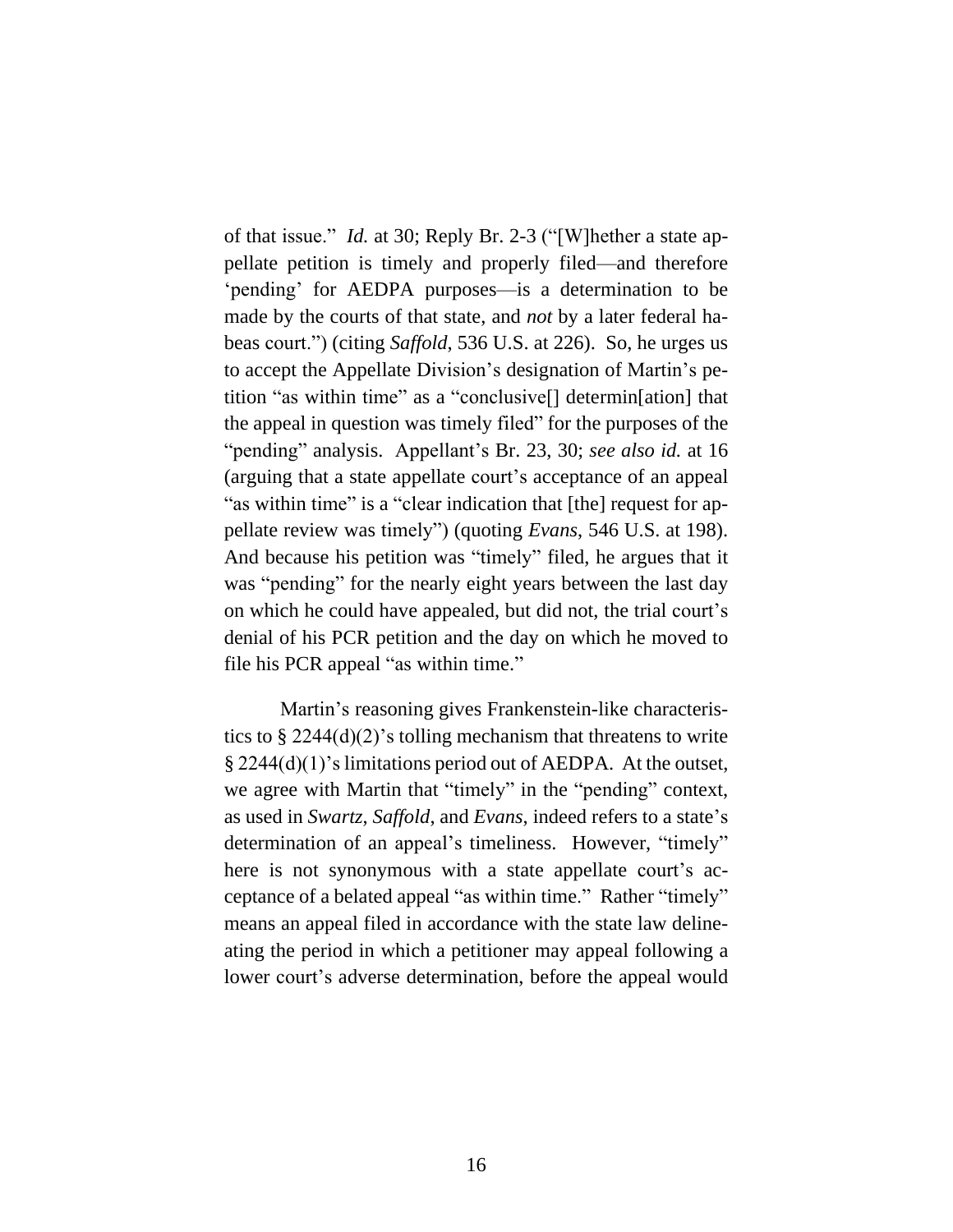be considered belated. "Timely" does not encapsulate a belated appeal that was ultimately accepted through the application of a tolling mechanism or exception to the state law governing the period in which a petitioner may file an appeal.

For example, in *Evans*, the Supreme Court considered the "pending" requirement in the context of whether § 2244's limitations period was tolled during the time in which a petitioner in California could submit an "original petition." *Evans*, 546 U.S. at 192. California, as opposed to a state like New Jersey, has an "indeterminate" timeliness requirement that is based on a finding of reasonableness. *Id.* at 192-93; *see also Saffold*, 536 U.S. at 222 ("Other States . . . specify precise time limits, such as 30 or 45 days, within which an appeal must be taken, while California applies a general 'reasonableness' standard."). The "timely" in *Evans* asks whether the petitioner filed his "original petition" within a "reasonable" time; its inquiry does not extend to whether an exception, if any, to California's "reasonableness" requirement would turn an otherwise unreasonable (and therefore untimely) petition suddenly reasonable, and thereby resuscitate its "pending" status. *Evans*, 546 U.S. at 201.

An examination of *Saffold and Swartz* leads us to the same conclusion. In *Saffold*, the Supreme Court focused on whether a petition was "pending" during the period in which a petitioner may appeal under California's "reasonableness" standard. *Saffold*, 536 U.S. at 219-21. It specifically recognized that "pending" applies "as long as the *ordinary* state col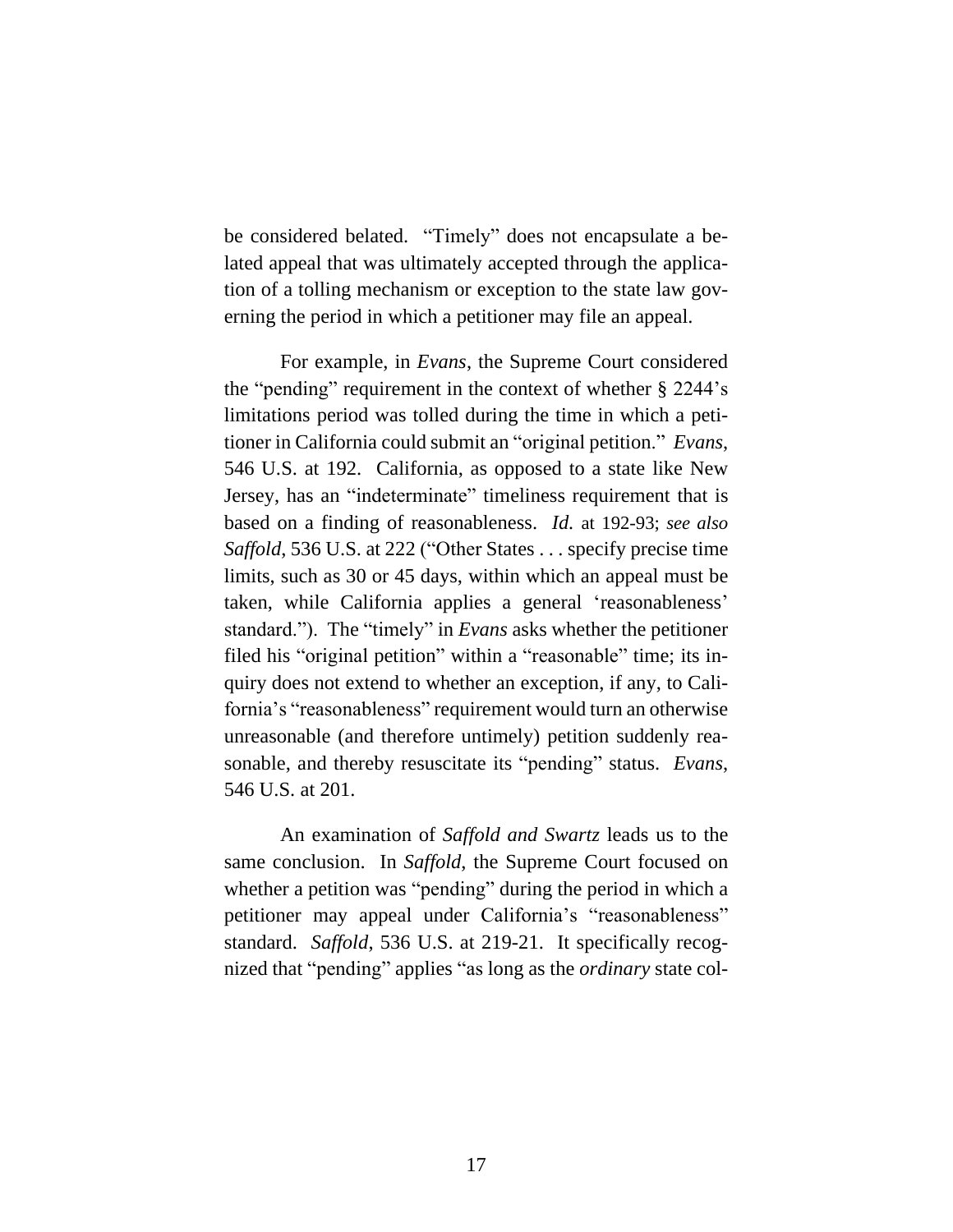lateral review process is 'in continuance.'" *Id.* at 219-20 (emphasis added); *see also Evans*, 546 U.S. at 192, 199-200 ("[I]n *Saffold*, we held that timely filings in California (as elsewhere) fell within the federal tolling provision on the assumption that California law in this respect did not differ significantly from the laws of other States, *i.e.,* that California's 'reasonable time' standard would not lead to filing delays substantially longer than those in States with determinate timeliness rules," which are "typically just a few days.") (emphasis omitted). Likewise in *Swartz*, our examination focused on whether a petition was "pending" during the period "between one appellate court's ruling and the deadline for filing a timely request for allowance of appeal when a timely request for allowance of appeal is not filed." *Swartz*, 204 F.3d at 420. There, "timely request" refers to the determinate period under Pennsylvania state law in which Swartz could have, but did not, file a "timely" appeal. *See, e.g.*, *id.* at 419 ("Swartz did not file a *timely* petition for allowance of appeal in the Pennsylvania Supreme Court. But, on March 4, 1997, Swartz filed a 'Motion for Permission to File Petition for Allowance of Appeal *Nunc Pro Tunc*.' On May 2, 1997, the Pennsylvania Supreme Court denied his motion.") (emphasis added).

So, it remains whether we are to accept Martin's invitation to expand the scope of "timely" beyond its meaning in *Swartz*, *Saffold*, and *Evans* and hold that a "properly filed" petition is "pending" for the period between the expiration of time in which a petitioner could have appealed, but did not, the trial court's denial of a PCR petition and the day on which the state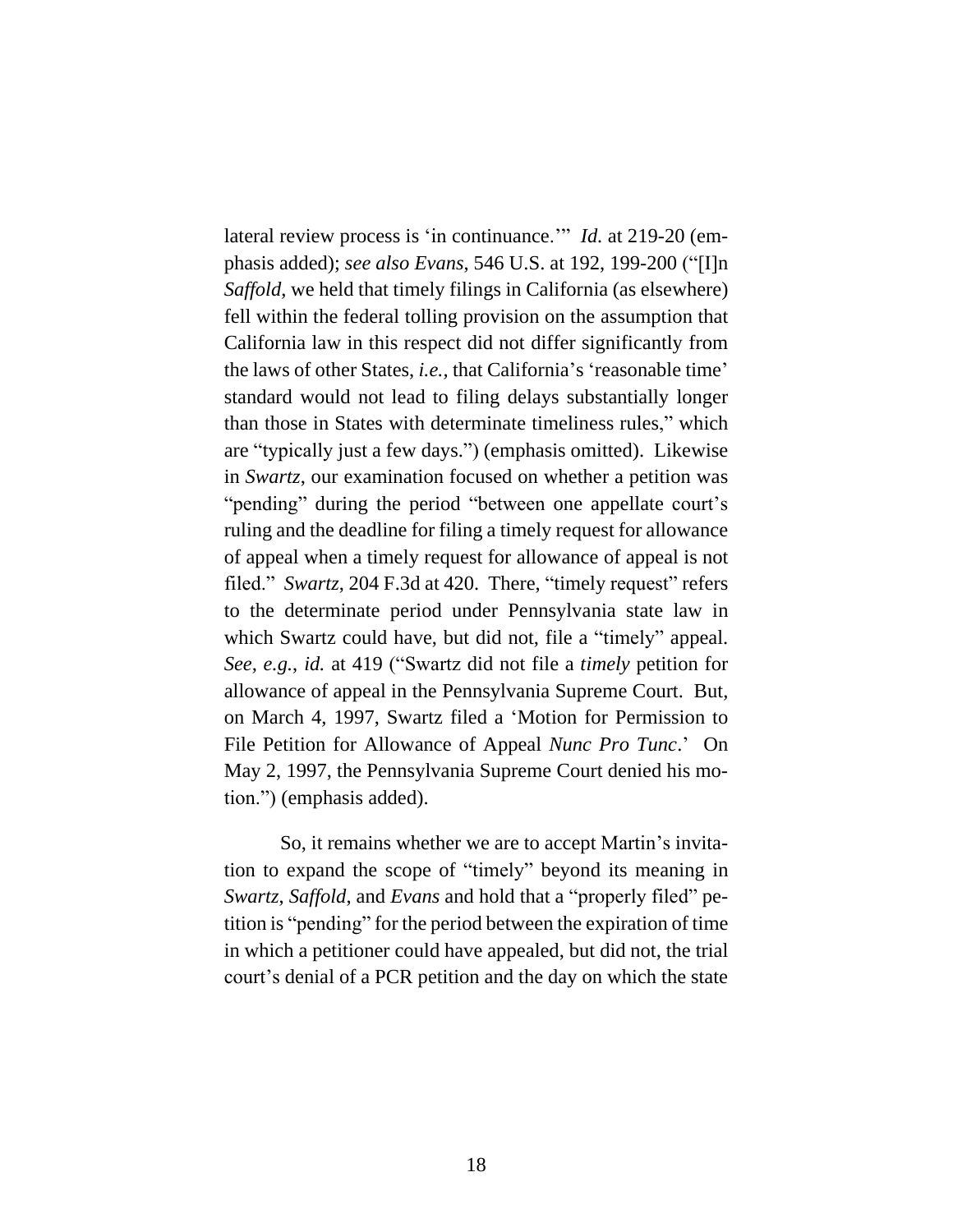appellate court grants his petition to appeal "as within time." We join our sister Courts of Appeals in declining to do so.

In *Fernandez v. Sternes*, the Seventh Circuit addressed essentially an identical question to that on appeal here: "what is the period 'during which' a petition was pending, when it became 'properly filed' because the state court excused a delay?" 227 F.3d 977, 978 (7th Cir. 2000). The petitioner in *Fernandez*, much like Martin, failed to file his appeal in accordance with Illinois's rules concerning the timeliness of an appeal and instead, nearly a year after that deadline expired, filed a motion to file a late petition for leave to appeal, which the state court granted. *Id.* at 979. The *Fernandez* Court took a common-sense approach, holding that "State processes ended when the time to seek further review expired. They may be revived, but the prospect of revival does not make a case 'pending' in the interim." *Id.* at 980-81. Accordingly, it is "a makebelieve approach . . . [to view] petitions . . . [as] *continuously* pending whenever a state court allows an untimely filing." *Id.* at 981. "[P]refer[ing] reality," the Court held that "[a]n untimely petition is just that; it is filed when it is filed, and it was not 'pending' long before its filing.'" *Id.*

We too prefer "reality." Section 2244(d)(2)'s "pending" requirement looks forward, not backward. This sensible construction of the statute comports with the fact that, at the expiration of time in which to file a timely PCR appeal, a petitioner's PCR proceedings have concluded. In other words, from the expiration of time in which to file a timely appeal and the state court's acceptance of the belated appeal, there is no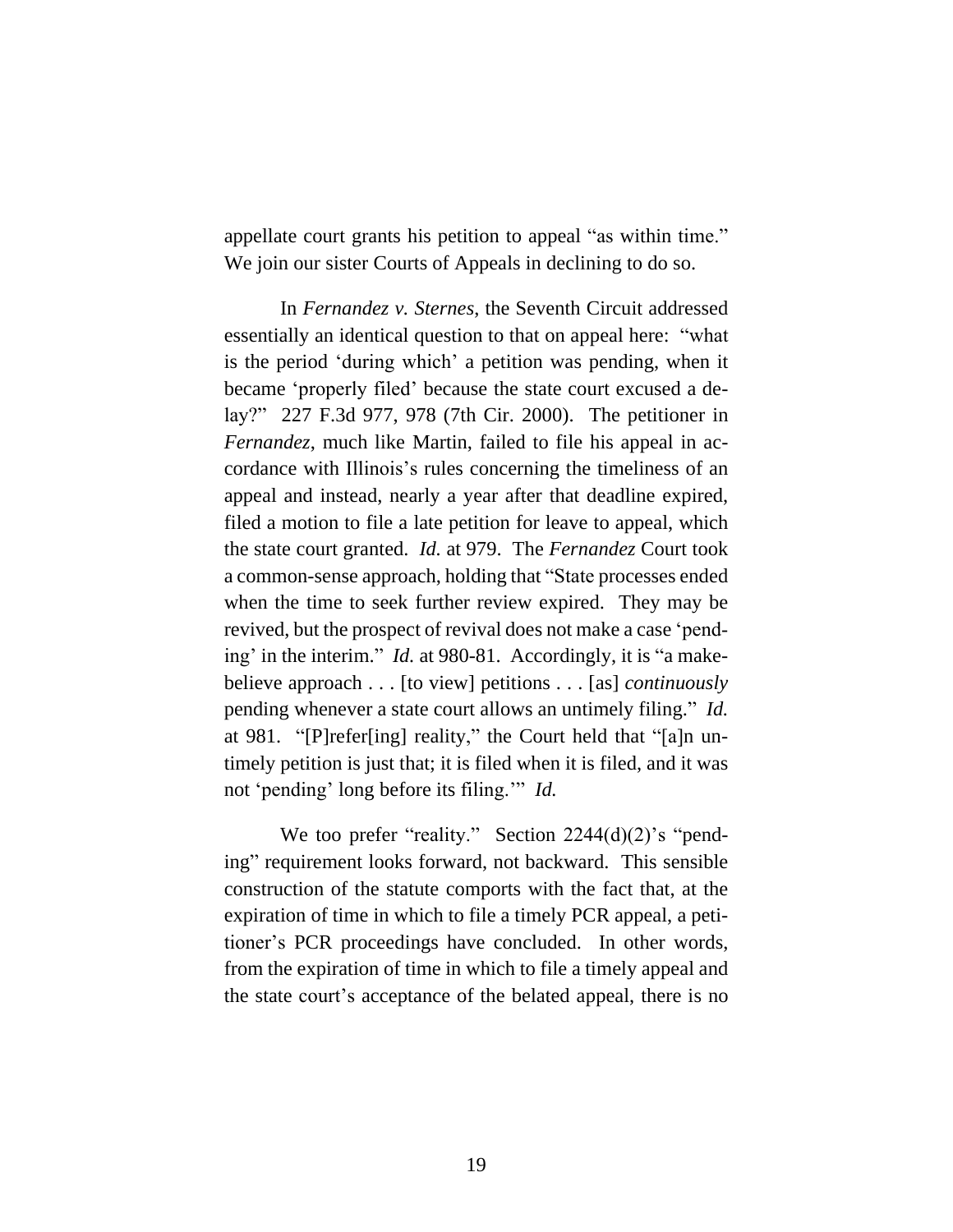PCR petition for the state court system to consider. Nor is there a petition that could be appealed. The state review process is done; it is not dormant, it is not latent, and it is not hibernating in case a petitioner should choose at some point down the road to request a state appellate court to review a belated appeal. This amounts to the exhaustion of a petitioner's state court remedies, and thereby does not step on the toes of AEDPA's principles of comity, finality, and federalism. *See Saffold*, 536 U.S. at 220 ("A federal habeas petitioner must exhaust state remedies before he can obtain federal habeas relief. . . . The exhaustion requirement serves AEDPA's goal of promoting comity, finality, and federalism, by giving state courts the first opportunity to review [the] claim, and to correct any constitutional violation in the first instance. And AEDPA's limitations period—with its accompanying tolling provision—ensures the achievement of this goal because it promotes the exhaustion of state remedies while respecting the interest in the finality of state court judgments.") (internal citations and quotations omitted).

While it is true that a state court's acceptance of an untimely appeal breathes new life into the state PCR proceeding—and may *at that point* trigger § 2244(d)(2)'s tolling mechanism (a determination that we need not reach today)—it does not resuscitate the PCR petition for the period in which it was, for all practical purposes, defunct. Any other reading would essentially "sap the federal statute of limitations of much of its effect," *Fernandez*, 227 F.3d at 980, allowing a petitioner to sit on his federal rights while waiting an indeterminate time to file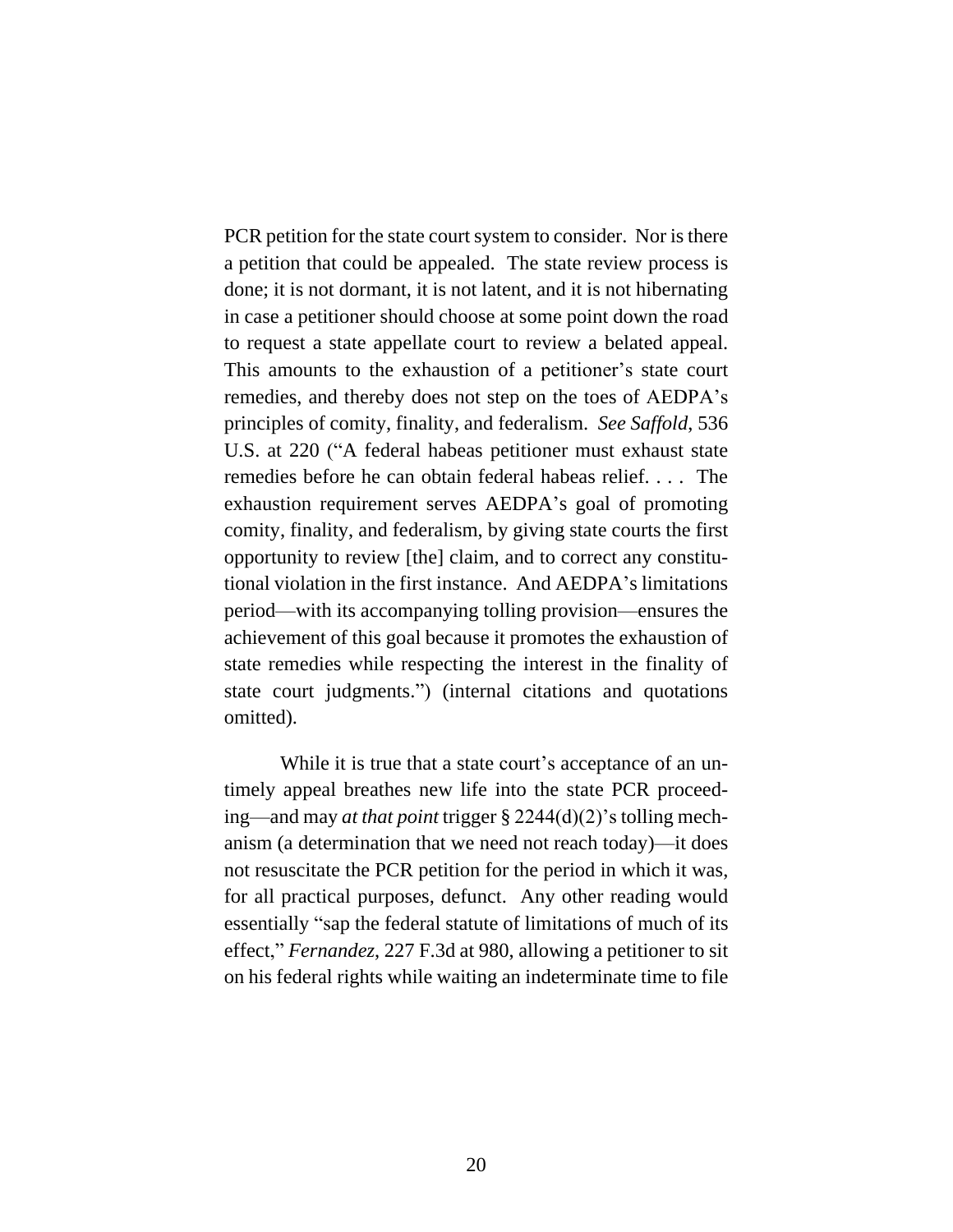a belated state appeal. This would give  $\S 2244(d)(2)$ 's tolling mechanism a "Cheshire-cat like quality, both there and not there at the same time." *Id.*; *see also Streu v. Dormire*, 557 F.3d 960, 966-67 (8th Cir. 2009) (holding that a PCR petition was not "pending" between the expiration of time for an appeal and the filing of a motion for leave to file a belated appeal because there was nothing "in continuance" or "not yet decided" after the expiration of time in which the petitioner could have filed a notice of appeal, even in light of the fact that the state court later granted petitioner's motion for leave to file an untimely appeal); *Hoggro v. Boone*, 150 F.3d 1223, 1226 n.4 (10th Cir. 1998) (noting in *dicta* that "[§] 2244(d)(2) requires a court to subtract time only for the period when the petitioner's 'properly filed' post-conviction application is being pursued").<sup>6</sup>

<sup>6</sup> Martin attempts to distinguish *Fernandez*, *Streu*, and *Swartz* on the ground that none of these cases concern the acceptance of a belated appeal "as within time." *See* Appellant's Br. 12- 15, 23-30. Rather they concern either a request to file a late petition, a request to file a notice of appeal out of time, or a *nunc pro tunc* motion. *See Streu*, 557 F.3d at 962; *Swartz*, 204 F.3d at 419; *Fernandez*, 227 F.3d at 979; *see also Hoggro*, 150 F.3d at 1226 n.4. The differences in nomenclature are cosmetic and make no difference in our analysis. And, as relevant to Martin's case, the New Jersey Supreme Court has said that it prefers "as within time" as the "contemporary descriptive" of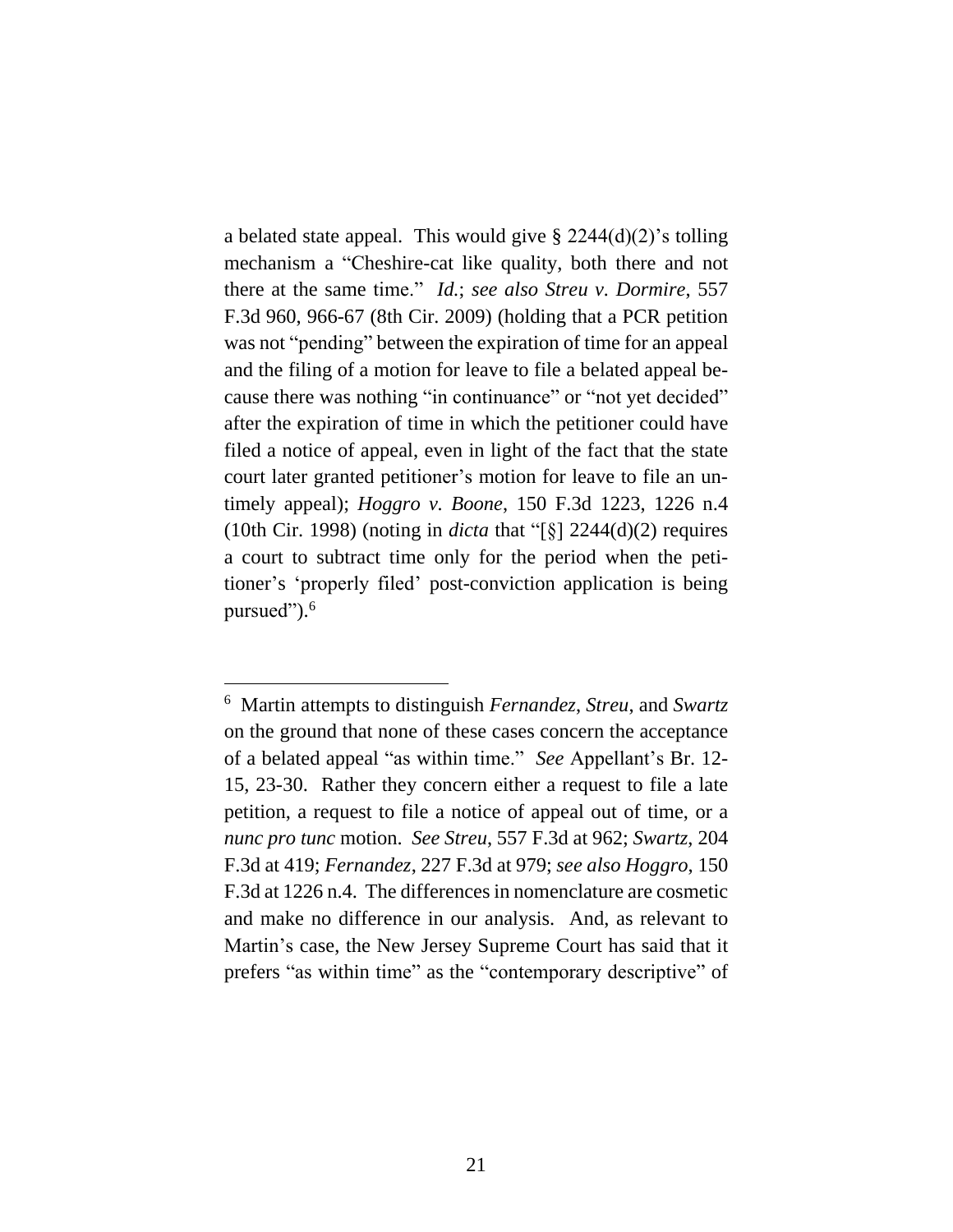\* \* \* \* \*

We hold that Martin's petition was not "pending" for the nearly eight years between June 14, 2004 (the last day that he could have timely appealed, but did not, the trial court's denial of his PCR petition) and April 6, 2012 (the day on which Martin moved to file his PCR appeal "as within time").<sup>7</sup> Martin is ineligible for tolling under  $\S 2244(d)(2)$  for the duration of this period. Therefore, the one-year limitations period for Martin to file his habeas petition expired on December 3, 2004, *i.e.,* 172 days following June 14, 2004.

<sup>&</sup>quot;*nunc pro tunc*." *State v. Molina*, 902 A.2d 200, 203 n.1 (N.J. 2006).

<sup>7</sup> We need not make a determination as to Martin's entitlement to statutory tolling for the period beginning on April 6, 2012 (when he requested to appeal "as within time") and running through June 27, 2012 (when the Appellate Division accepted his appeal "as within time"). *But see Swartz*, 204 F.3d at 423 n.6 (agreeing with the Tenth Circuit in *Hoggro* that "the time during which [the petitioner's] *nunc pro tunc* request for allowance of appeal was pending does not toll the statute of limitation").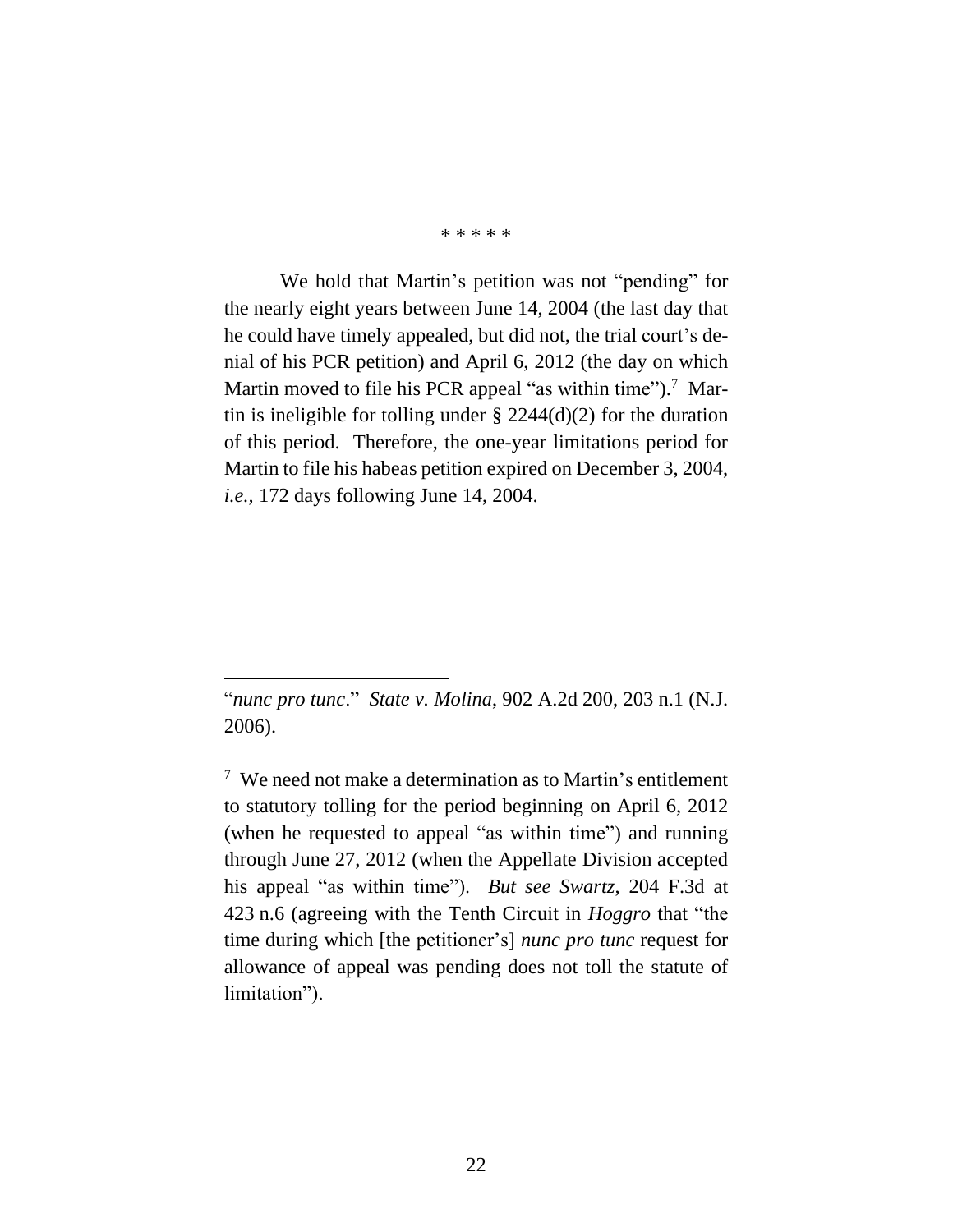Given that Martin's entitlement to statutory tolling does not rectify the timeliness deficiency of his habeas petition, we next turn to whether Martin is entitled to equitable tolling.

Section 2244(d)(1)'s limitations period is subject to equitable tolling, *see Holland v. Florida*, 560 U.S. 631, 645-49 (2010); however, we are "sparing" in our use of the doctrine and do so "only in the rare situation where [it] is demanded by sound legal principles as well as the interests of justice," *LaCava v. Kyler*, 398 F.3d 271, 275 (3d Cir. 2005) (quoting *United States v. Midgley*, 142 F.3d 174, 179 (3d Cir. 1998)); *see also Jenkins v. Superintendent of Laurel Highlands*, 705 F.3d 80, 89 (3d Cir. 2013) ("We extend the remedy of equitable tolling . . . when principles of equity would make the rigid application of a limitation period unfair[.]") (internal quotations and citations omitted). "The decision to equitably toll § 2244(d) 'must be made on a case-by-case basis.'" *Munchinski v. Wilson*, 694 F.3d 308, 329 (3d Cir. 2012) (quoting *Holland*, 560 U.S. at 649-50). Recognizing that "specific circumstances, often hard to predict in advance, could warrant special treatment in an appropriate case," we do not rely on "bright lines" in deciding whether to exercise our equity powers. *Id.* (quoting *Pabon v. Mahanoy*, 654 F.3d 385, 399 (3d Cir. 2011)). Instead, our inquiry prioritizes "flexibility" over "mechanical rules." *Id.* (quoting *Pabon*, 654 F.3d at 399).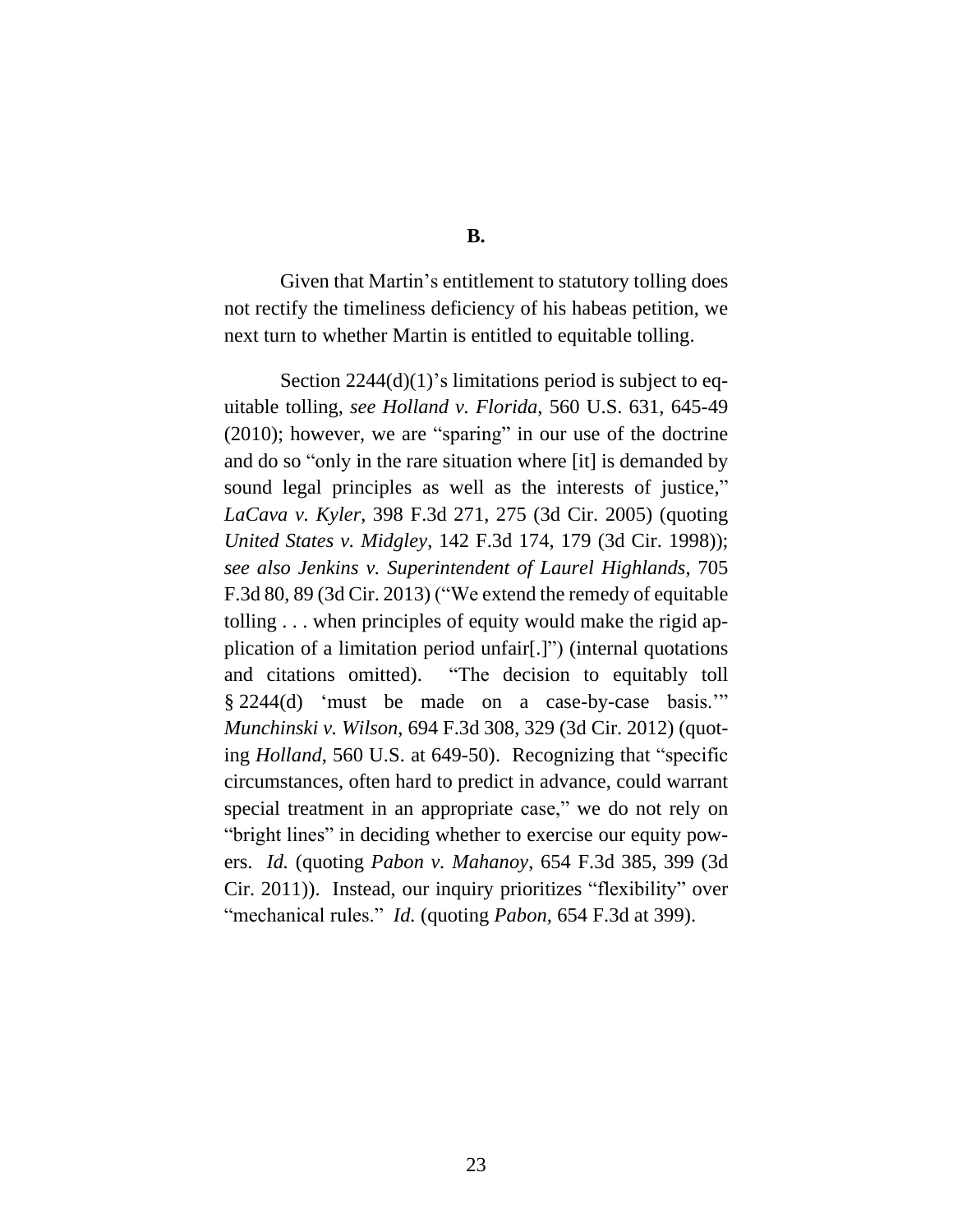With that framework in mind, we generally apply a twoelement test to determine whether a petition is entitled to equitable tolling of § 2244(d)(1)'s limitations period. *See Pace v. DiGuglielmo*, 544 U.S. 408, 418 (2005). The petitioner bears the burden of establishing: "'(1) that he has been pursuing his rights diligently, and (2) that some extraordinary circumstance stood in his way' and prevented timely filing." *Holland*, 560 U.S. at 649 (quoting *Pace*, 544 U.S. at 418); *accord Munchinski*, 694 F.3d at 329; *see also Sistrunk v. Rozum*, 674 F.3d 181, 190 (3d Cir. 2012) ("This conjunctive standard requires showing *both* elements before we will permit tolling."). We begin, and end, our analysis of Martin's equitable tolling claim with an examination of the diligence prong. As detailed below, we hold that Martin has not demonstrated the requisite due diligence to entitle him to equitable tolling.

#### **1.**

To satisfy the diligence prong, a petitioner must demonstrate that he has been pursuing his rights with "reasonable diligence in the circumstances." *Wilson v. Beard*, 426 F.3d 653, 660 (3d Cir. 2005) (quoting *Schlueter v. Varner*, 384 F.3d 69, 74 (3d Cir. 2004)); *accord Holland*, 560 U.S. at 653. Determining whether a petitioner has exercised "reasonable diligence" is a "fact-specific" inquiry and, again, "depends on the circumstances faced by the particular petitioner." *Munchinski*, 694 F.3d at 331; *see also Wilson*, 426 F.3d at 661 ("The fact that we require a petitioner in one situation to undertake certain actions does not necessitate that we impose the same burden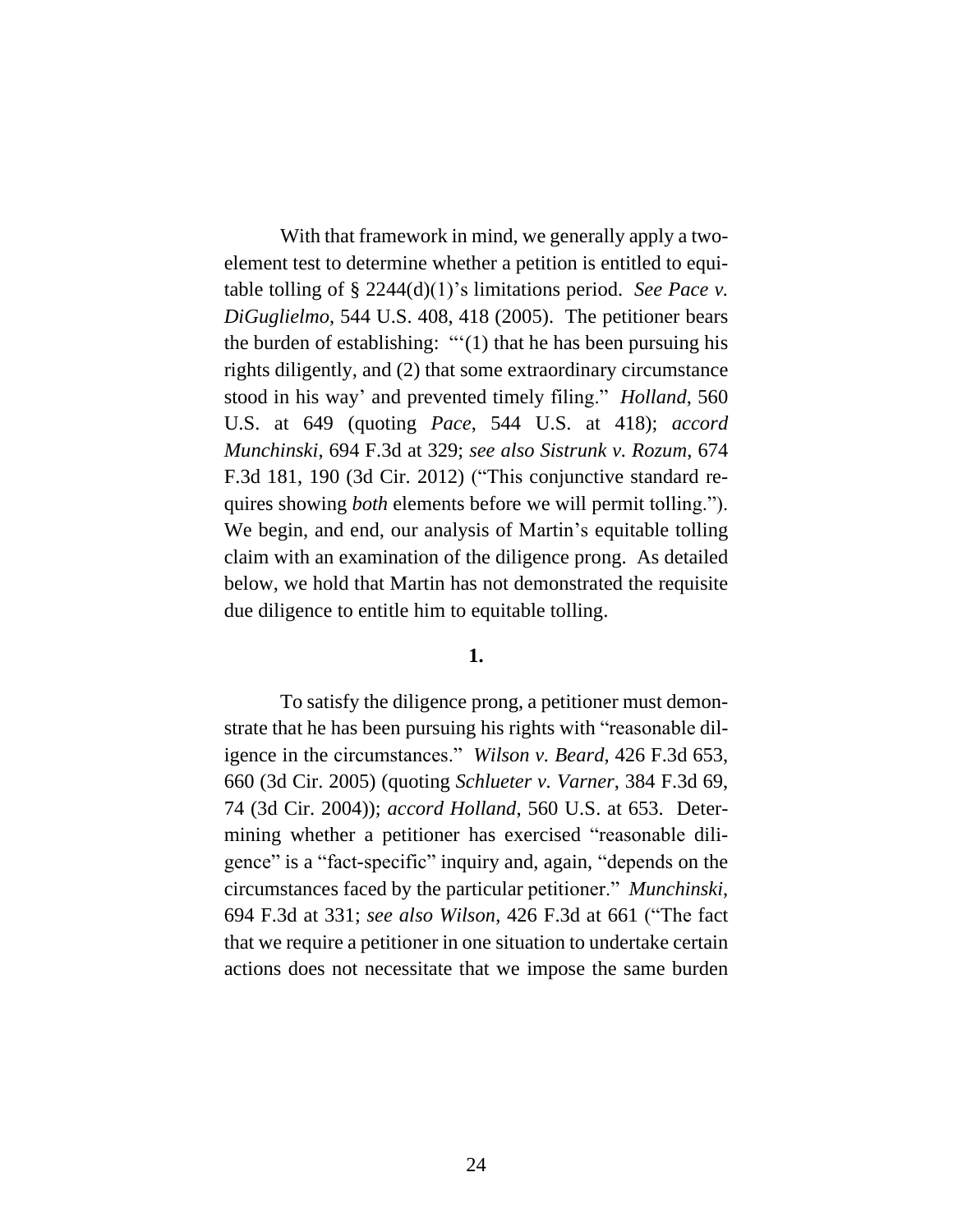on all petitioners" because "whether a habeas petitioner has exercised due diligence is context-specific."). A petitioner need not have acted with "maximum feasible diligence," *Munchinski*, 694 F.3d at 331 (quoting *Holland*, 560 U.S. at 653), but he also cannot have been "sleeping on his rights," *id.* (quoting *Mathis v. Thaler*, 616 F.3d 461, 474 (5th Cir. 2010)). This "reasonable diligence" requirement applies not only to a petitioner's filing for federal habeas relief, but it also extends to the steps that the petitioner takes to exhaust available state court remedies. *See LaCava*, 398 F.3d at 277. Although we do not "expect Herculean efforts on the part of" a petitioner in exercising "reasonable diligence," a "lack of legal knowledge or legal training does not alone justify equitable tolling." *Ross v. Varano*, 712 F.3d 784, 799-800, 802 (3d Cir. 2013); *see Sch. Dist. of Allentown v. Marshall*, 657 F.2d 16, 21 (3d Cir. 1981) ("[I]gnorance of the law is not enough to invoke equitable tolling."); *see also Felder v. Johnson*, 204 F.3d 168, 172 (5th Cir. 2000) ("[I]gnorance of the law, even for an incarcerated *pro se* petitioner, generally does not excuse prompt filing.") (internal quotations omitted).

## **2.**

We agree with the District Court that Martin failed to establish that he has pursued his rights with "reasonable diligence." On April 30, 2004 (at the conclusion of the hearing during which the trial court denied his PCR petition), Martin's then-counsel made him a "solemn promise" that "he would file a Notice of Appeal on [his] behalf." J.A. 82, 190. Yet Martin did not inquire into the "status" of his appeal until January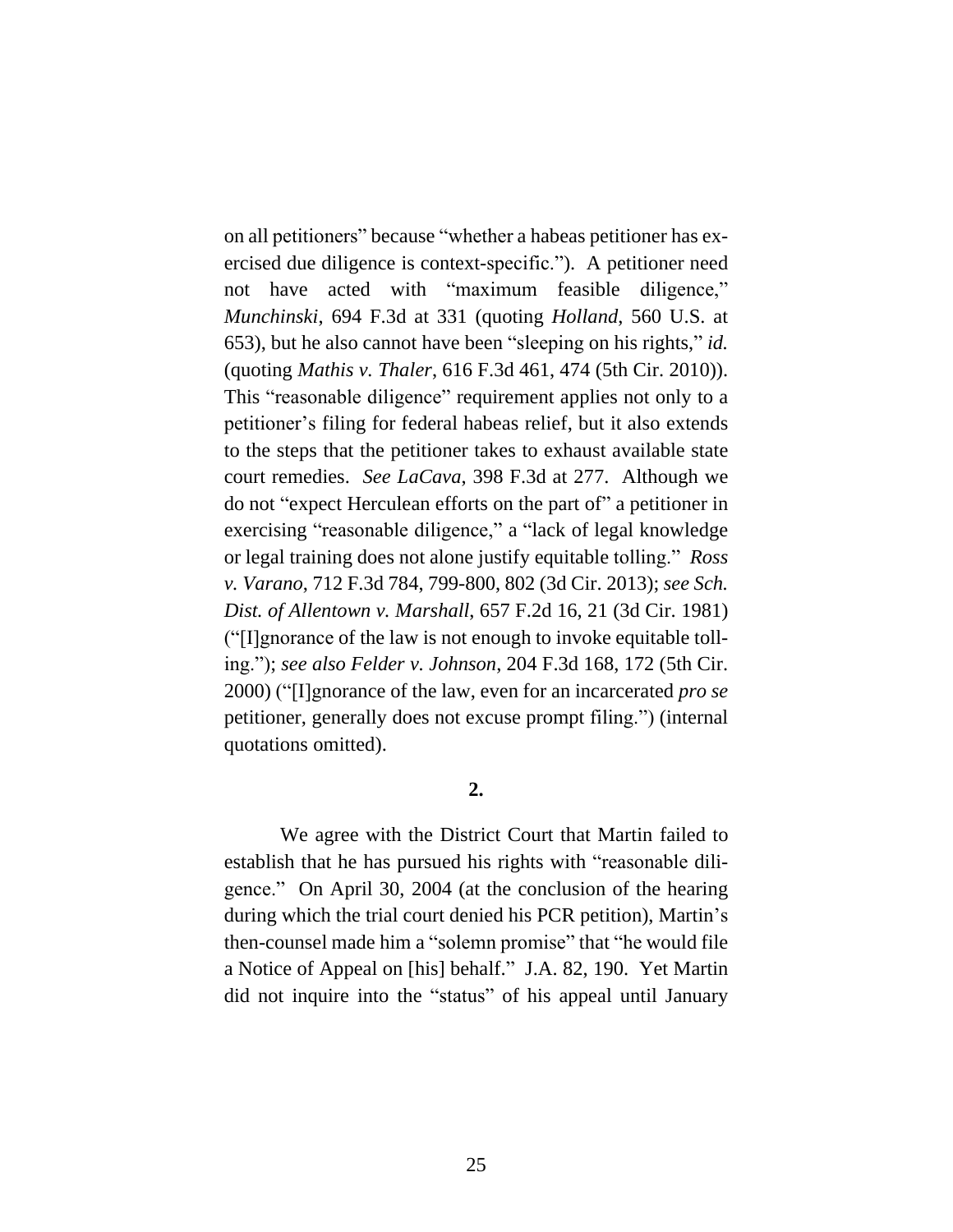2005, nearly nine months later (and nearly seven months following the lapse of the 45-day period under N.J. Ct. R. 2:4-1(a) in which Martin could have timely appealed the trial court's denial). *See* J.A. 82-83 ("In January 2005 I began attempts to contact [my then-counsel] and the Office of the Public Defender to ascertain the status of my appeal."). There is nothing in the record to suggest that Martin made any attempt over those nine months to confirm with his then-counsel, the Office of the Public Defender, the court, or any other entity that an appeal had been filed.

What constitutes "reasonable diligence" may differ when a petitioner's counsel promises that an appeal *will* be filed versus when a petitioner's counsel promises that an appeal *has* been filed. *Compare, e.g.*, *Schlueter*, 384 F.3d at 76 (noting that the petitioner, who failed to follow up on counsel's promise to file a PCR petition within a certain time period, "could have learned, as he did later, that [his counsel] had not filed a PCR petition. . . . [And] [i]f he had done so he still would have had a small window of time in which to file a *pro se* petition and save his [PCR] claims from dismissal as untimely"), *with Seitzinger v. Reading Hosp. & Med. Ctr.*, 165 F.3d 236, 237-38, 242 (3d Cir. 1999) (concluding, in the context of an untimely filing of a Title VII case, that equitable tolling was warranted where "a diligent client persistently questioned the lawyer as to whether he had filed the complaint in time, and he affirmatively misrepresented to her that he had").

We proffer no bright line rule as to how long is too long to be considered "reasonable diligence" in following up on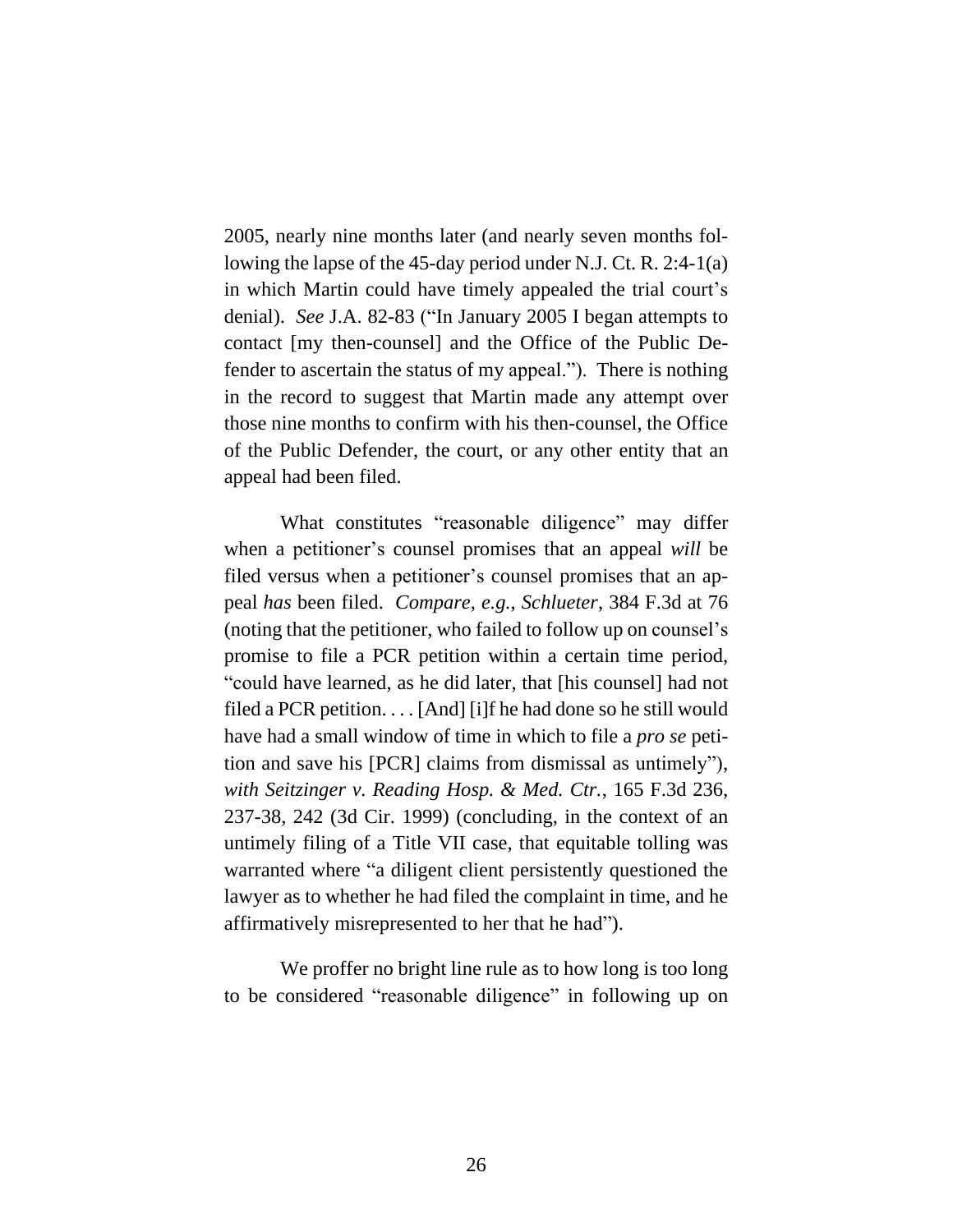whether a state PCR appeal was filed. However, in Martin's case, waiting nine months to first inquire as to the status of his appeal—after only having been "promise[d]," "at the conclusion of [his] hearing," J.A. 190, that an appeal would be filed and never having reached out to any source, his then-counsel or otherwise, during those nine months to confirm that an appeal in fact had been filed—suggests that he was "sleeping on his rights." *See Munchinski*, 694 F.3d at 331. Furthermore, although Martin's unanswered calls and bi-annual letters to his then-counsel as to the status of his appeal may suggest some consistency, that alone does not amount to a showing of "reasonable diligence" here, particularly given the substantial period of time between letters and that Martin had never received confirmation that an appeal in fact had been docketed.<sup>8</sup>

Finally, Martin learned in December 2011 that his appeal of the trial court's denial of his PCR petition was never

<sup>&</sup>lt;sup>8</sup> Martin makes no showing as to how the missing "personal letters, law books[,] and several legal files," J.A. 83, prevented him from filing a habeas petition, nor why he could not have filed a petition prior to those materials going missing. *See, e.g.*, *Barton v. Pliler,* 65 F. App'x 108, 109-10 (9th Cir. 2003) (holding equitable tolling unwarranted when a petitioner who lost his personal legal files for approximately 13 months did not explain "why he had failed to file a petition *before* his materials were lost" or "how the materials at issue prevented him from filing a habeas petition without them").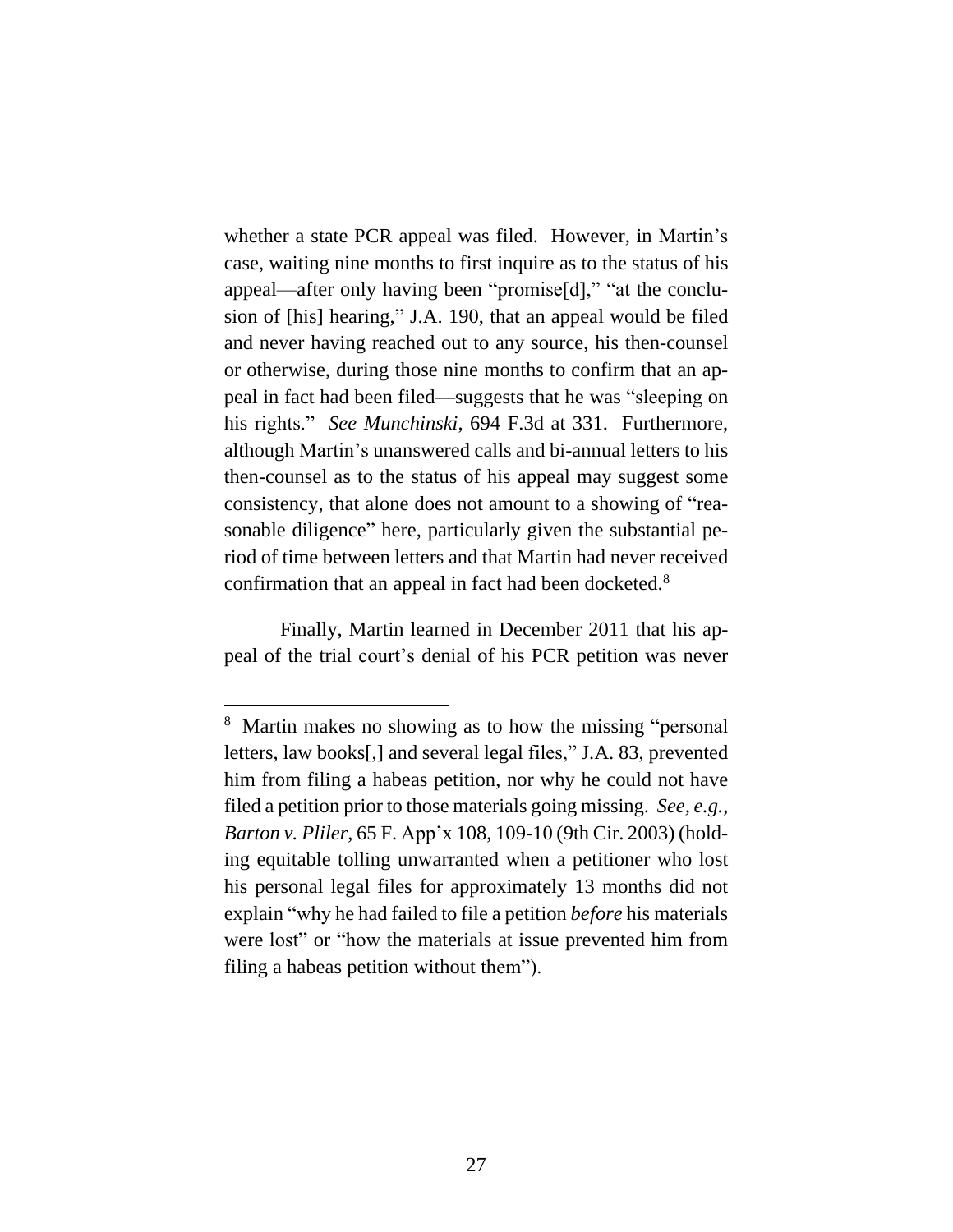submitted. Yet he waited approximately four months, until April 6, 2012, to file a motion with the Appellate Division for leave to appeal the denial "as within time." There is nothing in the record to explain why Martin waited nearly four months to submit his "as within time" motion, and certainly nothing suggesting that he exercised "reasonable diligence" during that period. In *Holland*, the Supreme Court concluded that a petitioner's actions were reasonably diligent when, in addition to writing his attorney "numerous" letters and "repeatedly" contacting the courts, its clerks, and the relevant bar association, he prepared his own habeas petition *on the same day* that he found out that his AEDPA clock had expired and mailed it the next day. 560 U.S. at 639, 653. A comparison to *Holland* is thus fruitless for Martin. After learning that his appeal was nearly eight years late, Martin's decision to wait approximately four months to file his "as within time" motion does not support a finding of reasonable diligence.<sup>9</sup>

<sup>&</sup>lt;sup>9</sup> Martin urges us to hold that he is entitled to equitable tolling as a result of the Appellate Division's acceptance of his appeal "as within time." He bases this argument on the ground that the Appellate Division could have accepted his appeal "as within time" only if it had conducted an equitable tolling analysis. *See* Appellant's Br. 35 (citing *State v. Molina*, 902 A.2d 200 (N.J. 2006)). And applying the doctrine of comity, Martin suggests that we must defer to New Jersey's determination that he is entitled to equitable tolling. *See id.* at 37-38. We disagree. As an initial matter, and as Martin acknowledges, the